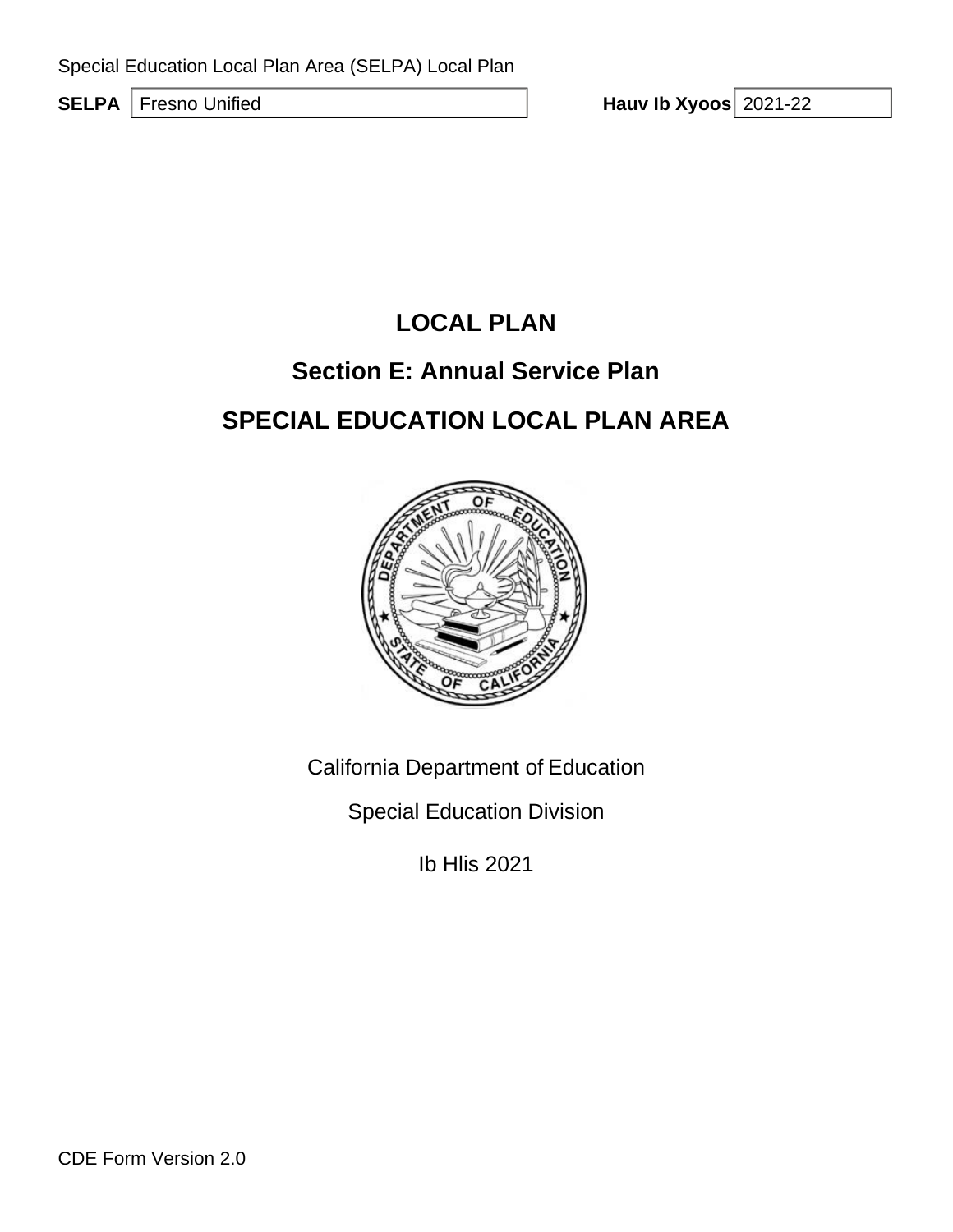# **E. Kev Npaj Kev Pab Cuam Hauv Ib Xyoo**

*Tsab Cai California Education Code* (*EC)* sections 56205(b)(2) and (d); 56001; thiab 56195.9

Qhov kev npaj kev pab cuam hauv ib xyoos yuav tsum tau lees kam ua nyob rau lub rooj sib tham rau pej xeem tau muaj nrog qhov Special Education Local Plan Area (SELPA). Daim ntawv sau hais qhia paub rau lub rooj sib tham no yuav tsum tau muab tso tawm hais qhia nyob rau txhua lub tsev kawm ntawv nyob rau qhov SELPA nyob tsawg kawg 15 hnub uantej lub rooj sib tham. Qhov kev npaj pab cuam hauv ib xyoos yuav tsum tau rov qab muab sau dua sij hawm txhua lub xyoo raws li rau txoj cai kev ua ua ua li tau tsim muaj thiab tau ua tsi ntsees nyob rau qhov kev npaj rau hauv zos muaj tsis tu ncua nrog sections 56001(f) and 56195.9. Qhov kev npaj kev pab cuam hauv ib xyoos yuav tsum muaj ta gnrho qhov kev piav qhia rau cov kev pab cuam yog tau npaj nrog txhua txhua lub koos haum kawm ntawv hauv zos (each local educational agency (LEA)), muaj tag nrho qhov ib txwm muaj rau cov kev pab cuam thiab qhov tiag tiag (physical location) nyob rau twg uas cov kev pab cuam yuav tsum tau npaj muaj rau, tsis hais txog rau kev muaj nuj nqis zoo rau qhov LEA tab tom ua nyob rau kev npaj rau hauv zos.

## **Cov Kev Pab Cuam Muaj Tag Nrho nyob rau qhov Kev Npaj Rau Hauv Zos: Kev Npaj Pab Cuam Hauv Ib Xyoos**

Txhua yam tag nrho thiab txhua txhua cov muab kev npaj muaj zoo ib yam li rau cov kev pab cuam yuav tsum muaj txaus qhov kev muaj tsim nyog tau txais tau nrhiav pom nyob rau Title 34 rau Lej Cim rau tsab cai *Code of Federal Regulations* (34 *CFR*) Section 300.156(b), Title 5 of the *California Code of Regulations* (5 *CCR*) 3001(r) thiab cov muaj rau 3051 et. seq.; thiab yuav tsum yogi b yam li cov neeg ua hauj lwm rau qhov LEA los yog county office of education (COE), tau ua hauj lwm nyob rau qhov raws li nrog kev cog lus rau *EC* sections 56365-56366, los yog cov neeg ua hauj lwm, cov neeg muag khoom los yog cov neeg cog lus ua hauj lwm (employees, vendors or contractors) rau lub chaw State Departments of Health Care Services los yog State Hospitals, los yog txhua qhov tau tsim muaj/muab tso rau local public health los yog mental health agency. Cov kev pab cuam tau npaj nrog txhua qhov LEAs yog tau muab sau tseg cia nyob rau **Attachments VI**. Cov kev pab cuam tau npaj nrog cov chaw tsev kawm ntawv yog tau sau tseg nyob rau **Attachment VII** .

## **Muaj tag nrho qhov kev piav qhia rau qhov kev pab cuam tau npaj thiab qhov chaw tiag tiag qhov twg kev pab cuam tau muab xa mus rau:**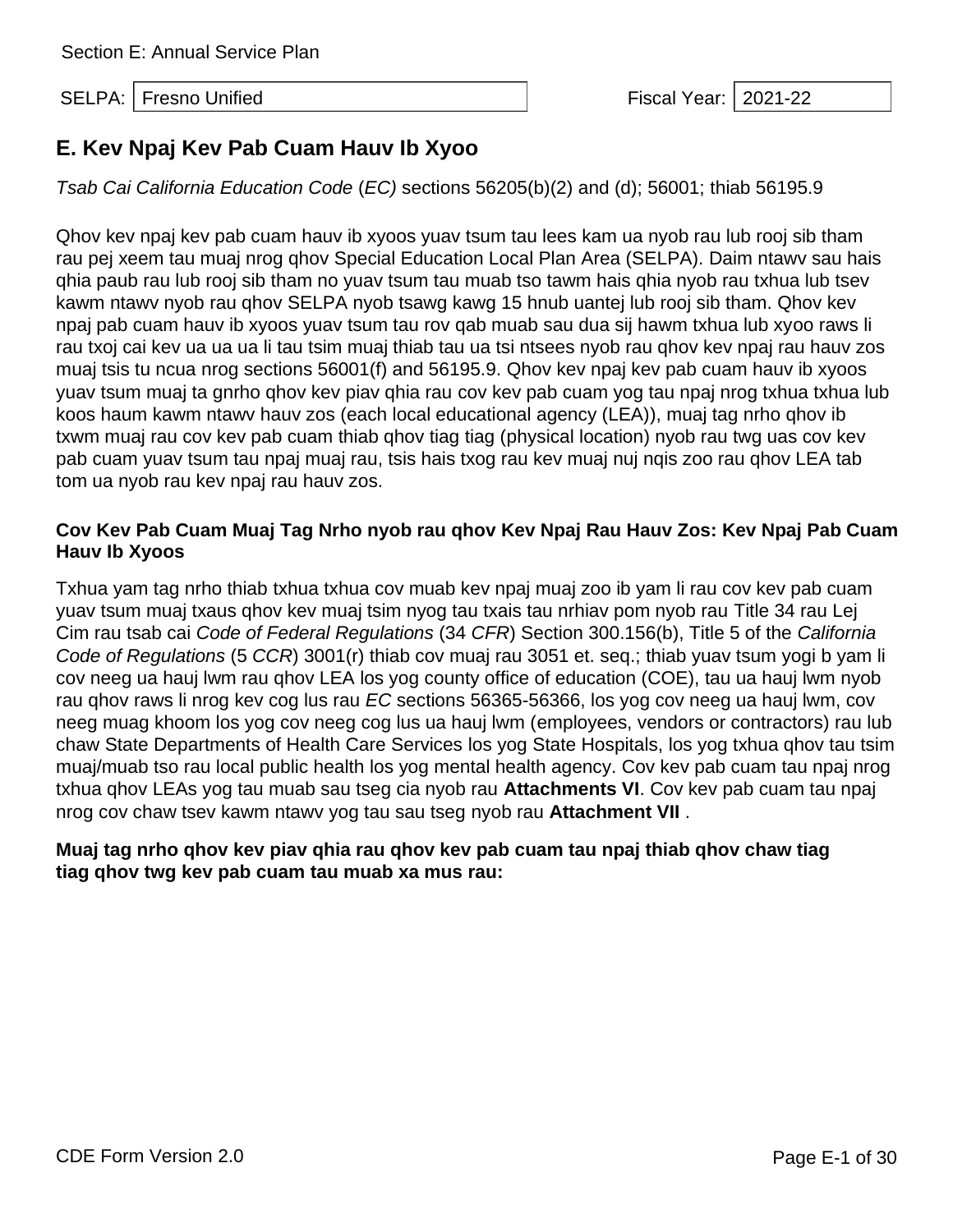|                                                                                                                                                                                                                                                                               | Section E: Annual Service Plan       |                            |  |
|-------------------------------------------------------------------------------------------------------------------------------------------------------------------------------------------------------------------------------------------------------------------------------|--------------------------------------|----------------------------|--|
|                                                                                                                                                                                                                                                                               | SELPA:   Fresno Unified              | Fiscal Year:   2021-22     |  |
|                                                                                                                                                                                                                                                                               | ◯ 330–Muab Kev Qhia Ntawy Tsi Ntsees | Kev Pab Cuam Tsis Tau Npaj |  |
| Npaj txhua yam ghov kev piav ghia rau cov kev pab cuam yuav tsum tau npaj nyob rau ghov code.                                                                                                                                                                                 |                                      |                            |  |
| Kev Ua Tau, yog zoo phim rau tej kev xav tau rau tus menyuam muaj ghov kev tsis tau/mob,<br>cov kev hais ghia, cov hom ghia, los yog kev muab kev ghia ntawy rau kom paub tseeb muab<br>mus rau tus menyuam qhov kev yuav tau kawm txhua yam, yog li tias tus tub los yog tus |                                      |                            |  |

ntxhais tau kev kawm ntawv txaus li tej cai nyob nrog kev ua raws li txoj cai rau tsoom fwv lub

 $\blacksquare$  Schools operate by the LEA  $\Box$  Opportunity schools and classes

(Cov) chaw Tiag Tiag qhov twg kev pab cuam yog tau npaj rau:

koos haum tias muaj rau ag nrho cov menyuam.

| $\Box$ Alternative schools                      | Other   Headstart, Child Development, Non-school |
|-------------------------------------------------|--------------------------------------------------|
| $\Box$ Community schools--COE                   | Other   Independent Study, Adult                 |
| $\Box$ Community day schools—LEA                | Other   Continuation School, Charter School      |
| $\boxed{\blacksquare}$ Nonpublic schools (NPSs) | Other   Special Education Center/Facility        |

210–Kev Cob Qhia Tsev neeg, Kev Pab Tswv Yim, Saib Tom Tsev (Nyub Nyoog 0-2 xwb)

*Tam Sim No Tsis Tau Npaj Kev pab*

Npaj qhov kev piav qhia ntawv rau cov kev pab cuam yog tau npaj nyob rau qhov code no.

Kev pab cuam no muaj tag nrho: cov kev pab cuam tau npaj nrog social workers, psychologists, los yog lwm cov neeg muaj kev txawj paub tsim nyog rau pab tsev neeg nyob rau kev nkag siab zoo tej kev xav tau tshwj xeeb thiab zoo dua ntxiv tus menyuam qhov kev xyaum. Ceeb toom: Cov kev pab cuam tau npaj nrog specialists (zoo li yog cov kev rau kev mob, cov kev tu saib xyuas, kev kho lub cev kom muaj zog, kev kho lub cev) rau kev paub tsi ntsees yuav tsum yog coded nyob rau hom kev pab cuam zoo phim, ib yam li yog hais tias cov kev pab cuam tau muab muab qhia hauv tsev.

(Cov) chaw tiag tiag qhov kev pab cuam rau npaj rau:

| $\blacksquare$ Schools operated by the LEA | Opportunity schools and classes |
|--------------------------------------------|---------------------------------|
| Alternative schools                        | Other                           |
| Community schools-COE                      | Other                           |
| $\Box$ Community day schools—LEA           | Other                           |
| Nonpublic agencies (NPAs)                  | Other                           |
| <b>NPSs</b>                                |                                 |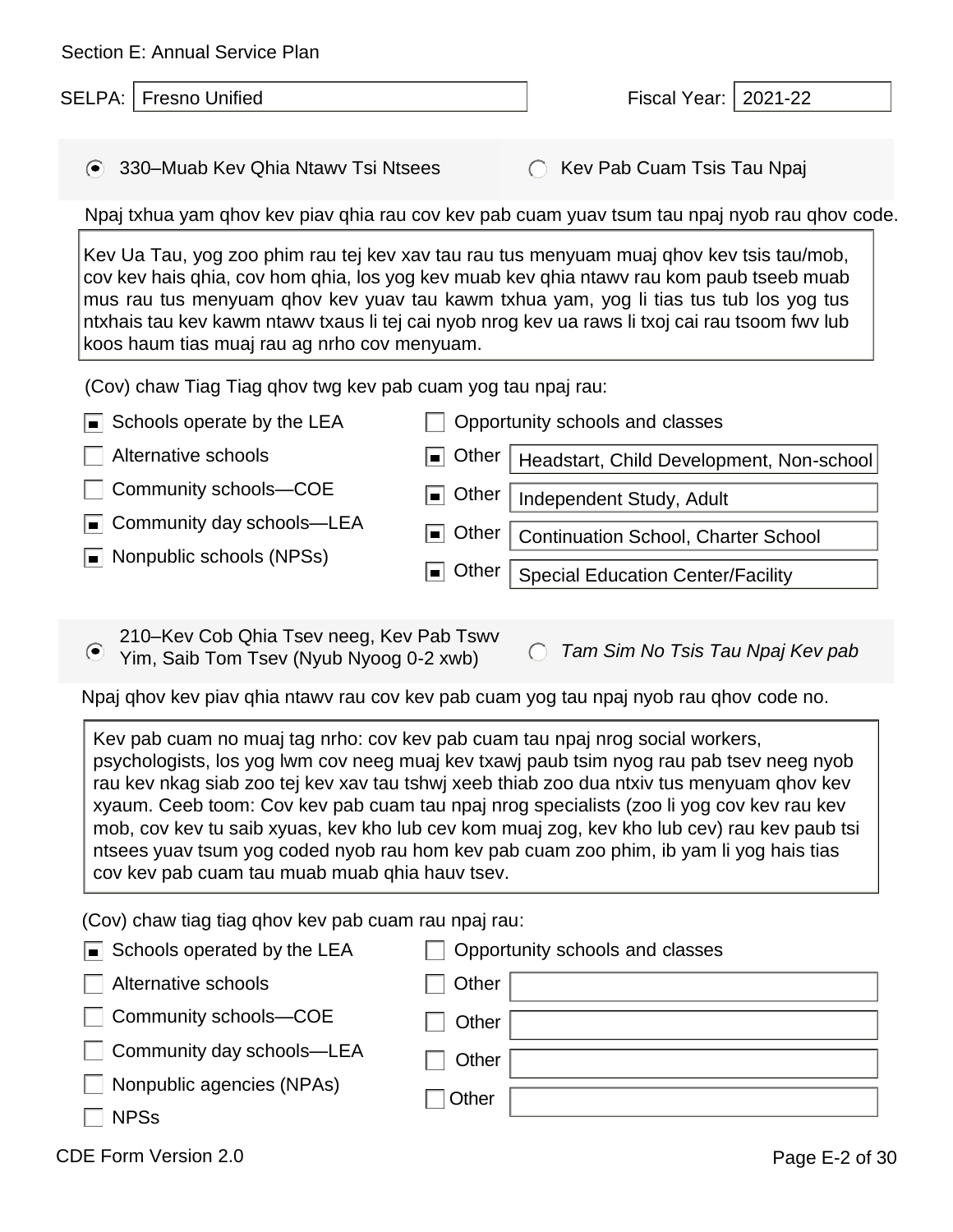Section E: Annual Service Plan

SELPA: Fresno Unified Fiscal Year: 2021-22

 $\bigcirc$  230–Nutrition (Cov Hnub Nyoog 0-2 xwb) ◯ Tam Sim No Tsis Tau Npaj Kev Pab

Muaj tag nrho qhov kev piav qhia li yog rau vim li cas xaiv kev pab cuam tsis muaj tag li yog qhov rau SELPA's ua mus ntxiv rau cov kev pab cuam muaj txawm peem rau cov tub/ntxhais kawm ntawv muaj tej kev tsis taus/mob.

Cov kev pab cuam muaj tag nrho kev ceev soj ntsuam tshau nyob rau: keeb kem noj zaub mov thiab khoom noj noj nrau; anthropometric biochemical thiab clinical muaj txawm peem; tej kev txawj noj thiab tej teeb meem kev noj; thiab tej khoom nyiam noj thiab tej khoom nyiam. Tab tom muaj kev pab no txawm peem. Nws tsis muaj cov tub/ntxhais kawm ntawv tab tom tau txais kev pab cuam tam sim no.

 $\odot$  240–Kev Ceev Pab Cuam (Hnub Nyoog 0-2 xwb)  $\odot$  Tam sim no Tsis Tau Npaj Kev Pab

Npaj qhov kev piav qhia txhua yam rau cov kev pab cuam yog tau npaj nyob rau code no.

Kev tswj ua rau cov kev pab cuam tus kawm ntawv tau txais nyob nruab nrab cov koos haum thiab cov neeg pab kev pab.

(Cov) chaw tiag tiag qhov kev pab cuam rau npaj rau:

| $\boxed{\blacksquare}$ Schools operated by the LEA | Opportunity schools and classes |
|----------------------------------------------------|---------------------------------|
| Alternative schools                                | Other Non-school                |
| Community schools-COE                              | Other                           |
| Community day schools—LEA                          | Other                           |
| <b>NPAs</b>                                        | Other                           |
| <b>NPSs</b>                                        |                                 |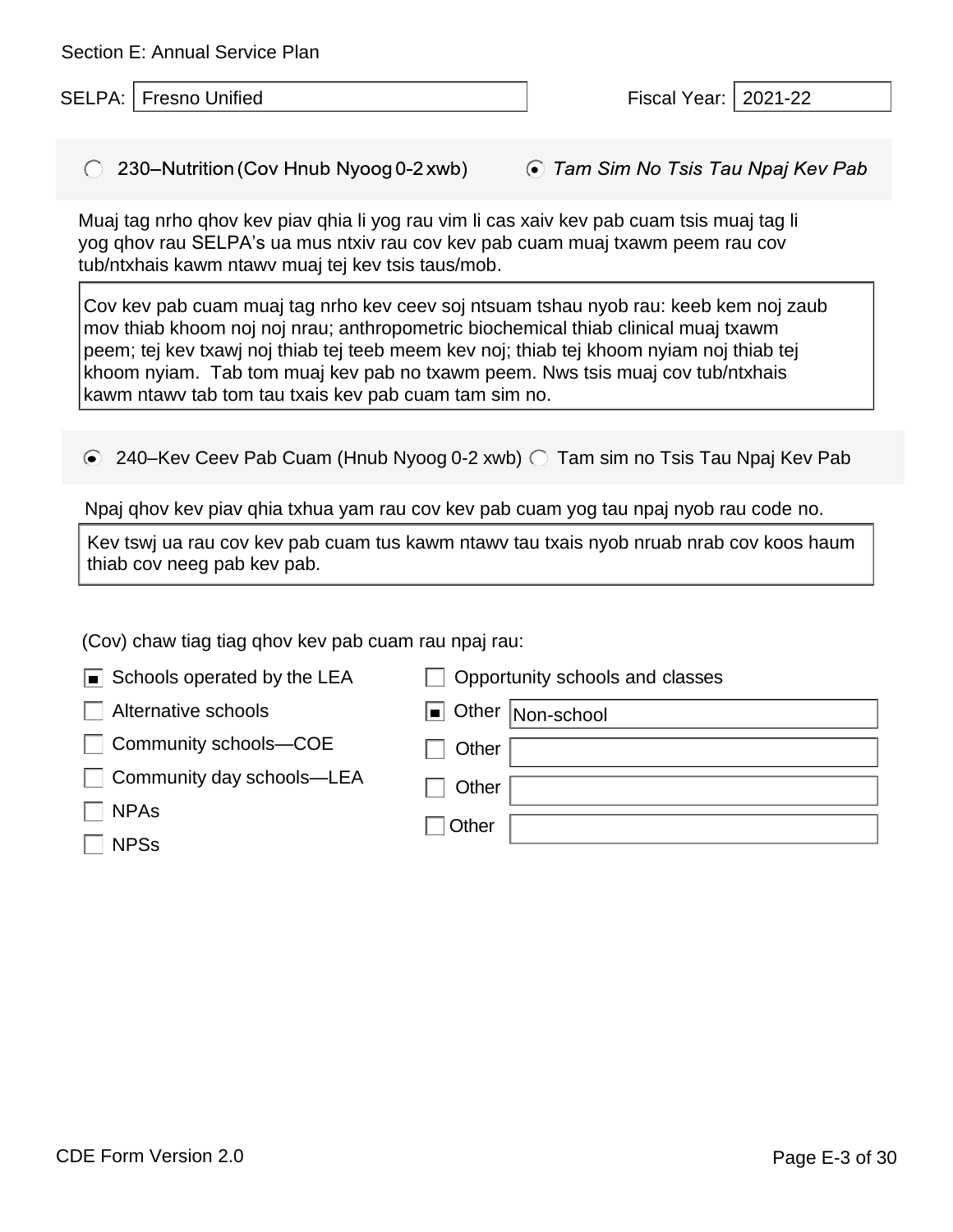| Section E: Annual Service Plan |  |  |
|--------------------------------|--|--|
|--------------------------------|--|--|

#### 250–Kev Qhia Tshwj Xeeb (hnub yoog 0-2 xwb) *Tsis Tau Npaj Kev Pab Tam Sim No*

#### Npaj qhov kev piav qhia txhua yam rau cov kev pab cuam yog tau npaj nyob rau code no.

Muab kev qhia ntawv tshwj xeeb muaj tag nrho: qhov tsim muaj rau cov chaw xyaum thiab cov dej num uas txhawb pab tus kawm ntawv tej kev txawj paub nyob rau qhov kev sib txawv rau cov seem kev xyaum, muaj tag nrho kev xav paub ua thiab kev sib koom, kev npaj cov kev kawm, muaj tag nrho tau npaj nkag mus mus rau cov neeg muab kev qhia, cov ntawv, thiab sij hawm thiab chaw, uas coj mus rau kev ua tau zoo yuav muaj tshwm sim tuaj nyob rau tus menyuam qhov individualized family service plan (IFSP); muab kev npaj cov yim neeg muaj co vlus hais qhia paub, tej kev txawj thiab kev txhawb pab muaj zoo ib yam li rau zoo ntau ntxiv qhov kev xyaum kev txawj rau tus menyuam; thiab ua hauj lwm nrog tus menyuam kom zoo dua ntxiv tus menyuam qhov kev xyaum.

#### (Cov) chaw tiag tiag qhov yog tau npaj kev pab cuam rau:

| Schools operated by the LEA | Opportunity schools and classes |
|-----------------------------|---------------------------------|
| Alternative schools         | Other Non-school                |
| □ Community schools–COE     | Other                           |
| □ Community day schools–LEA | Other                           |
| <b>NPAs</b>                 | Other                           |
| <b>NPSs</b>                 |                                 |

260-Kev Qhia Ntawv Pab (HnubNyoog0-2 xwb) Tam Sim No Tsis Tau Npaj Kev Pab

Muaj tag nrho qhov kev piav qhia li yog rau vim li cas qhov kev pab cuam xaiv ua yog tsis muaj tag nrho li yog qhov rau qhov SELPA's ua mus ntxiv rau cov kev pab cuam muaj txawm peem rau cov tub/ntxhais kawm ntawv muaj tej kev tsis taus/mob.

Kev pab cuam tsis tau npaj rau tam sim no rau txhua cov tub/ntxhais kawm ntawv nyob rau Fresno Unified.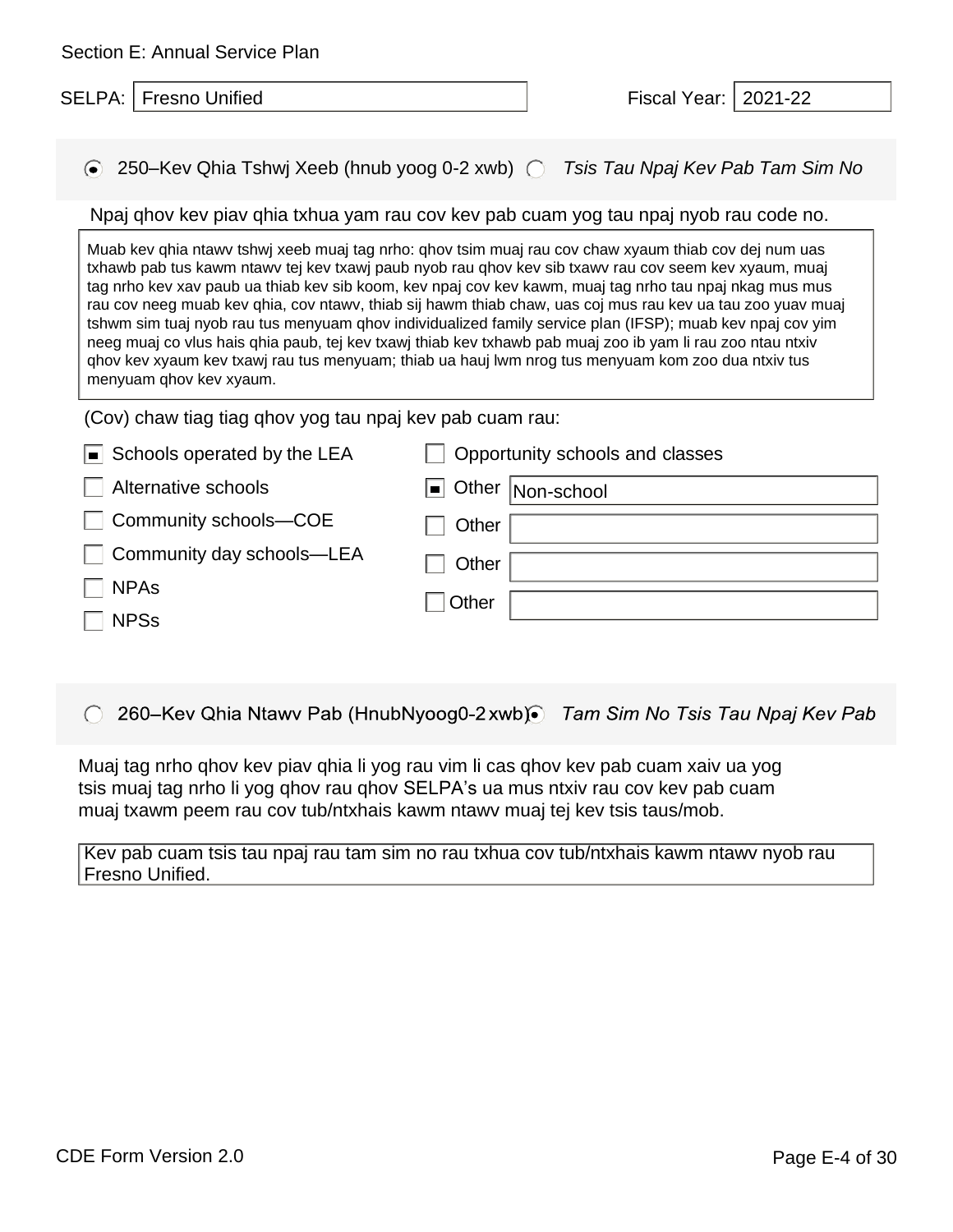| Section E: Annual Service Plan                                                                                                                                                                                                                                                                                         |                                                                                                                                               |  |  |
|------------------------------------------------------------------------------------------------------------------------------------------------------------------------------------------------------------------------------------------------------------------------------------------------------------------------|-----------------------------------------------------------------------------------------------------------------------------------------------|--|--|
| SELPA:   Fresno Unified                                                                                                                                                                                                                                                                                                | 2021-22<br>Fiscal Year:                                                                                                                       |  |  |
| Sim No                                                                                                                                                                                                                                                                                                                 | 270–Kev Saib Luv Luv (Hnub Nyoog 0-2 xwb) ⊙ Kev Pab Cuam Tsis Tau Npaj Tam                                                                    |  |  |
| tau npaj nyob rau txoj cai (code) no.                                                                                                                                                                                                                                                                                  | Muaj tag nrho qhov kev piav qhia txhua yam ntxaws ntxaws rau cov kev pab cuam yog                                                             |  |  |
| (Cov) Chaw kiag qhov twg qhov kev pab cuam yog tau npaj rau:<br>$\Box$ Cov tsev kawm ntawv tau ua nrog qhov LEA<br>$\Box$ Xaiv Iwm Cov Tsev Kawm Ntawv<br>$\Box$ Cov tsev kawm ntawv hauv zos-COE<br>□ Zos cov kev kawm ntawv kawj leej hnub-LEA<br>$\Box$ Tsis yog tsoom fwy cov tsev kawm ntawy (NPS) $\Box$ Lwm Yam | $\Box$ Cib fim rau cov tsev kawm ntawy thiab cov chav<br>$\boxtimes$ Lwm Yam<br>Tsis yog- tsev kawm ntawv<br>$\Box$ Lwm Yam<br>$\Box$ Lwm Yam |  |  |
| 340-Muab Kev Qhia Tsi Ntsees                                                                                                                                                                                                                                                                                           | Tam Sim No Tsis Tau Npaj Kev Pab                                                                                                              |  |  |
| (Cov) chaw tiag tiag qhov yog tau npaj kev pab cuam rau:                                                                                                                                                                                                                                                               |                                                                                                                                               |  |  |
| Schools operated by the LEA<br>П<br>Alternative schools                                                                                                                                                                                                                                                                | Opportunity schools and classes<br>Other<br>Adult                                                                                             |  |  |
| Community schools-COE                                                                                                                                                                                                                                                                                                  | Other<br>$\blacksquare$<br>Non-school                                                                                                         |  |  |
| Community day schools-LEA<br><b>NPAs</b><br><b>NPSs</b>                                                                                                                                                                                                                                                                | Other<br>Other                                                                                                                                |  |  |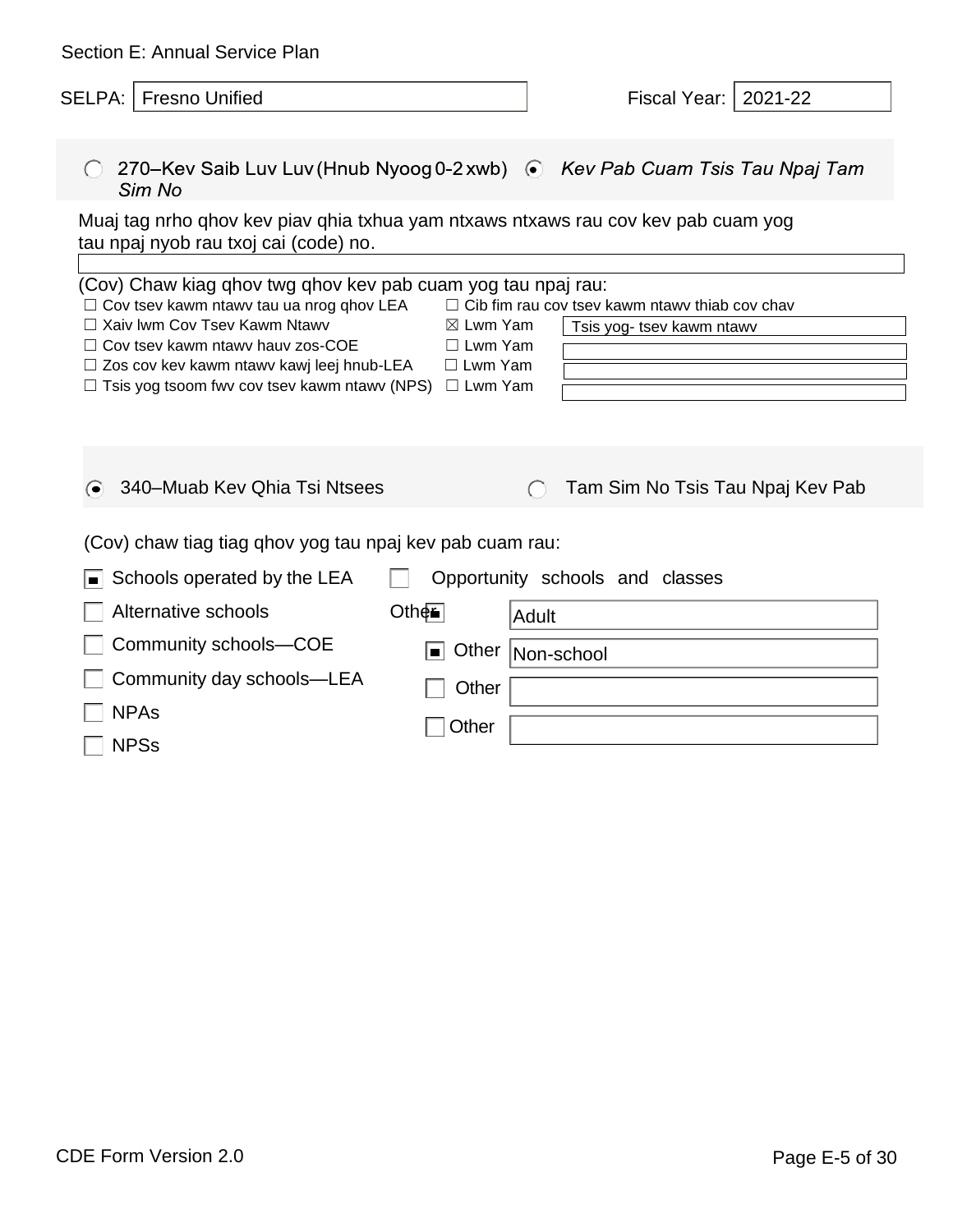| Section E: Annual Service Plan                                                                                                                                                                                       |                                                                                       |  |
|----------------------------------------------------------------------------------------------------------------------------------------------------------------------------------------------------------------------|---------------------------------------------------------------------------------------|--|
| <b>SELPA:   Fresno Unified</b>                                                                                                                                                                                       | Fiscal Year:   2021-22                                                                |  |
|                                                                                                                                                                                                                      |                                                                                       |  |
| $\odot$                                                                                                                                                                                                              | 350–Qhia Ntawy Ib Tug & Ib Pab Tsawg Tsawg   ◯    Tam Sim No Tsis Tau Npaj Kev Pab    |  |
|                                                                                                                                                                                                                      | Npaj ghov kev piav ghia txhua yam rau cov kev pab cuam yog tau npaj nyob rau code no. |  |
| Muab kev qhia ntawy rau ib leeg-nrog-ib leeg lossis nyob rau ib pab tsawg tsawg tsi<br>ntsees nyob rau qhov IEP muaj peev xwm qhia txhua cov rau ua tau zoo nyob rau tag<br>nrho tsev kawm ntawv kev kawm (program). |                                                                                       |  |
| (cov) chaw tiag tiag qhov yog tau npaj kev pab cuam rau:                                                                                                                                                             |                                                                                       |  |
| Schools operated by the LEA                                                                                                                                                                                          | Opportunity schools and classes                                                       |  |
| Alternative schools                                                                                                                                                                                                  | Other                                                                                 |  |
| Community schools-COE                                                                                                                                                                                                | Other                                                                                 |  |

**Other** 

□ Other

Community day schools—LEA

NPAs

NPSs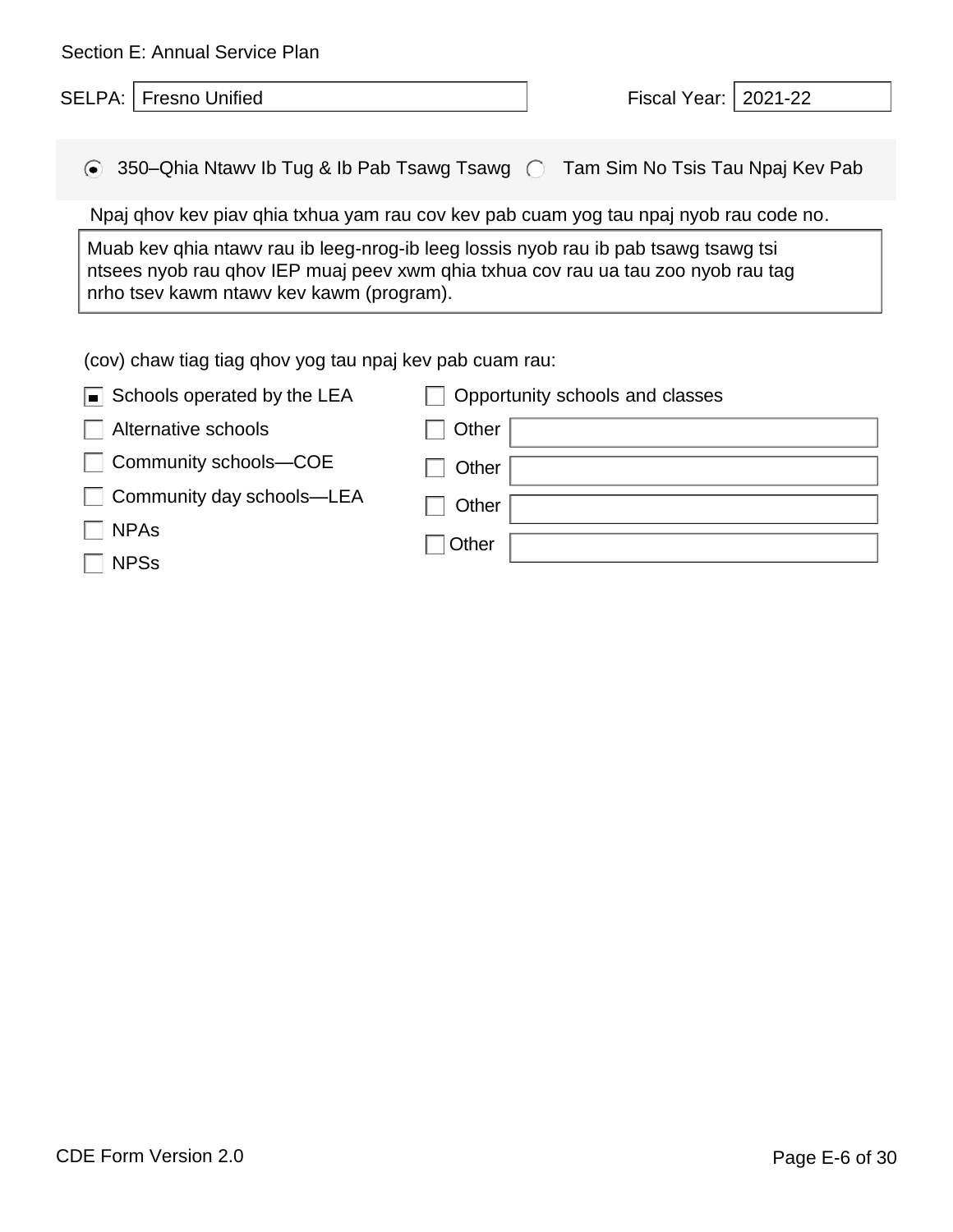| Cov kev pab cuam qhia hom lus thiab hais lus npaj muab kev ua rau txhua cov muaj kev tsim nyog<br>txaus tau txais nrog muaj kev nkag siab nyuab los yog kev siv hais hom lus. Qhov muaj kev nyuab<br>yuav paub los ntawm tej teeb meem nrog kev hais lus (muaj tag nrho cov kev noj nqos tsis zoo xwm<br>yeem, yog hais tias yog tau muab soj ntsuam xyuas kev tsis muaj peev xwm/tsis taus); lub suab lus<br>nrov tsis zoo xwm yeem, lub suab nrov loj, lossis yau; kev paub npliag lias; tsis hnov lus; los yog<br>ghov kev paub, kev nkag siab zoo rau hom lus tau hais. Hom lust sis paub zoo txaus lossis kev hais<br>lus ua ntu zus paub los ntawm kev tsis paub nrog hom lus Askiv thiab los ntawm qhov chaw, kev ua<br>lag kev luam los yog kab lis kev cai coj cov ntsiab tseem ceeb tsis muaj tag nrho. Cov kev pab cuam<br>muaj tag nrho muab kev ghia ntawy tsi ntsees thiab cov kev pab cuam: kev saib xyuas, kev rov gab<br>xyuas dua, thiab kev sib tham qhia, thiab yuav qhia ncaj qha lossis tsis ncaj qha, muaj tag nrho qhov<br>siv rau kev saib xyuas qhia hais lus. |                         |                                           |  |
|------------------------------------------------------------------------------------------------------------------------------------------------------------------------------------------------------------------------------------------------------------------------------------------------------------------------------------------------------------------------------------------------------------------------------------------------------------------------------------------------------------------------------------------------------------------------------------------------------------------------------------------------------------------------------------------------------------------------------------------------------------------------------------------------------------------------------------------------------------------------------------------------------------------------------------------------------------------------------------------------------------------------------------------------------------------------------------------|-------------------------|-------------------------------------------|--|
|                                                                                                                                                                                                                                                                                                                                                                                                                                                                                                                                                                                                                                                                                                                                                                                                                                                                                                                                                                                                                                                                                          |                         |                                           |  |
| Npaj ghov kev piav ghia txhua yam rau cov kev pab cuam yog tau npaj nyob rau code no.                                                                                                                                                                                                                                                                                                                                                                                                                                                                                                                                                                                                                                                                                                                                                                                                                                                                                                                                                                                                    |                         |                                           |  |
| (Cov) chaw tiag tiag qhov yog tau npaj kev pab cuam rau:                                                                                                                                                                                                                                                                                                                                                                                                                                                                                                                                                                                                                                                                                                                                                                                                                                                                                                                                                                                                                                 |                         |                                           |  |
| Schools operated by the LEA                                                                                                                                                                                                                                                                                                                                                                                                                                                                                                                                                                                                                                                                                                                                                                                                                                                                                                                                                                                                                                                              |                         | Opportunity schools and classes           |  |
| Alternative schools                                                                                                                                                                                                                                                                                                                                                                                                                                                                                                                                                                                                                                                                                                                                                                                                                                                                                                                                                                                                                                                                      | Other<br>$\blacksquare$ | Headstart, Child Development, Non-school  |  |
| Community schools-COE                                                                                                                                                                                                                                                                                                                                                                                                                                                                                                                                                                                                                                                                                                                                                                                                                                                                                                                                                                                                                                                                    | Other<br>п              | Independent Study, Adult                  |  |
| Community day schools—LEA<br>l o L                                                                                                                                                                                                                                                                                                                                                                                                                                                                                                                                                                                                                                                                                                                                                                                                                                                                                                                                                                                                                                                       | $\blacksquare$          | Other Continuation School, Charter School |  |
| <b>NPAs</b>                                                                                                                                                                                                                                                                                                                                                                                                                                                                                                                                                                                                                                                                                                                                                                                                                                                                                                                                                                                                                                                                              |                         |                                           |  |
|                                                                                                                                                                                                                                                                                                                                                                                                                                                                                                                                                                                                                                                                                                                                                                                                                                                                                                                                                                                                                                                                                          | Other                   | Special Education Center/Facility         |  |
| <b>NPSs</b>                                                                                                                                                                                                                                                                                                                                                                                                                                                                                                                                                                                                                                                                                                                                                                                                                                                                                                                                                                                                                                                                              |                         |                                           |  |
|                                                                                                                                                                                                                                                                                                                                                                                                                                                                                                                                                                                                                                                                                                                                                                                                                                                                                                                                                                                                                                                                                          |                         |                                           |  |

415–Hais Lus thiab Hom Lus (5 *CCR* 3051.1) Tam Sim No Tsis Tau Npaj Kev Pab

| SELPA: Fresno Unified | Fiscal Year:   2020-21 |  |
|-----------------------|------------------------|--|
|-----------------------|------------------------|--|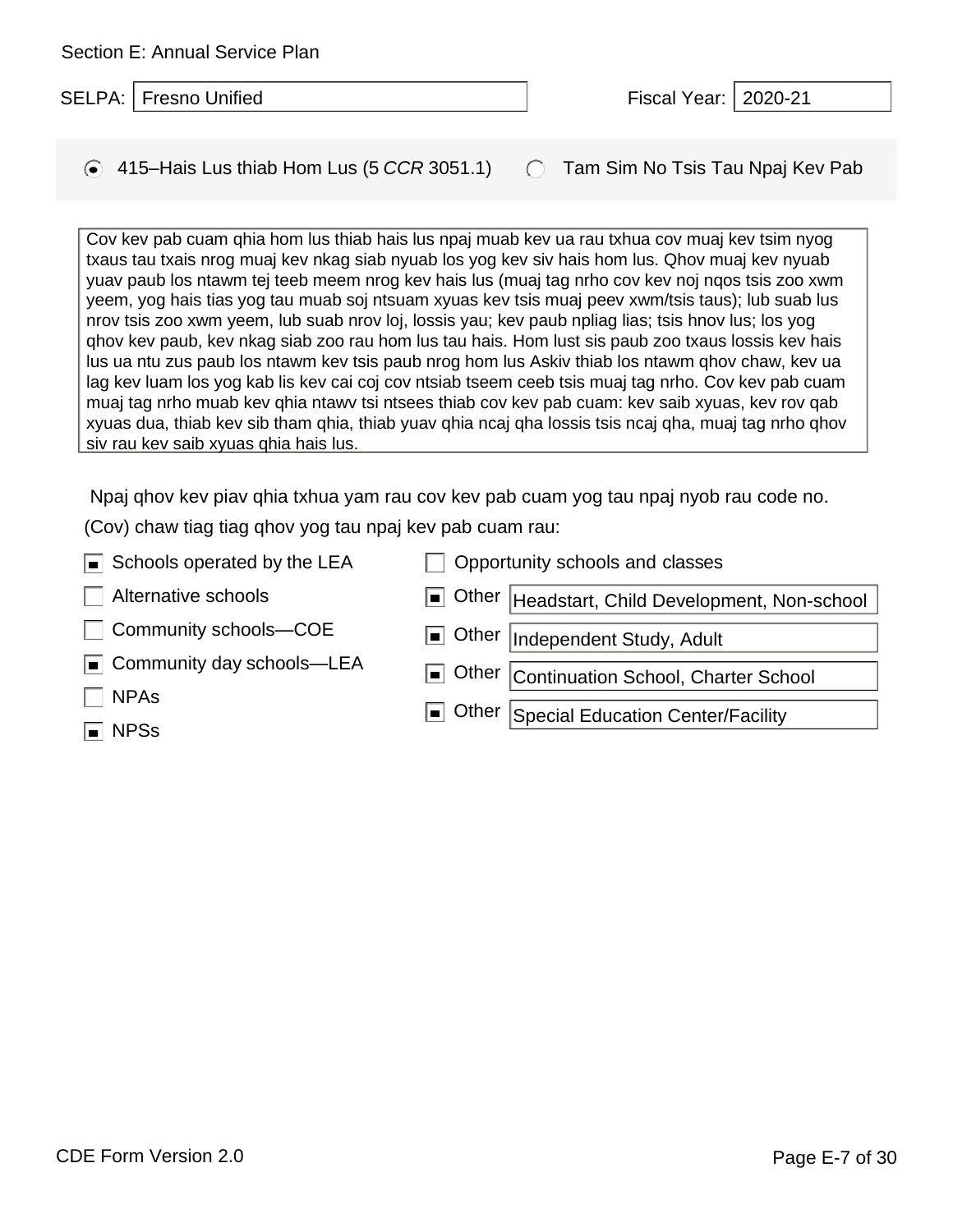*Tam Sim No Tsis Tau Npaj Kev Pab* 425–Kev Qhia Kawm Ua Si (5 *CCR* 3051.5)

Npaj qhov kev piav qhia txhua yam rau cov kev pab cuam yog tau npaj nyob rau code no.

Cov kev pab cuam qhia kawm ua si kom lub cev muaj zog tuaj tau npaj nrog tus an adapted physical education specialist rau cov tub/ntxhais kawm ntawv leej twg xav tau ntawv ua tsis tau zoo txaus nyob rau lwm cov kev kawm ua si li yog tau qhia paub nrog kev soj ntsuam tshau xyuas thiab kev muab luj ntsuas rau tej kev txawj muaj zog ua tau kev ua thiab lwm cov seem/fab xav tau. Nws yuav muaj tag nrho txhua txhua tau tsim muaj kev xyaum ua tej dej num, cov game, tej kev sib tw, thiab kev rov qab ua ib yam, rau kev xyaum tau zoo thiab kev muaj zoo rau tej kev muaj peev xwm ua tau, tej kev txwv, thiab tej kev txaus siab rau txhua cov tub/ntxhais kawm ntawv muaj tej kev tsis taus/mob leej twg yuav puaj phais, kev ua tau zoo, los yog zaj ntsiab lus sib cog ua nyob rau tsis muaj kev txwv kev ua nyob rau cov dej num sib zog rau qhov txhua yam lossis tau muab hloov mus rau kev qhia kawm ua si kom lub cev muaj zog tuaj (Physical education program).

| $\blacksquare$ Schools operated by the LEA | Opportunity schools and classes         |
|--------------------------------------------|-----------------------------------------|
| Alternative schools                        | Other Headstart, Child Development      |
| Community schools-COE                      | $\Box$ Other $A$ dult                   |
| Community day schools-LEA                  | Other Special Education Center/Facility |
| $\Box$ NPAs                                | Other                                   |
| <b>NPSs</b>                                |                                         |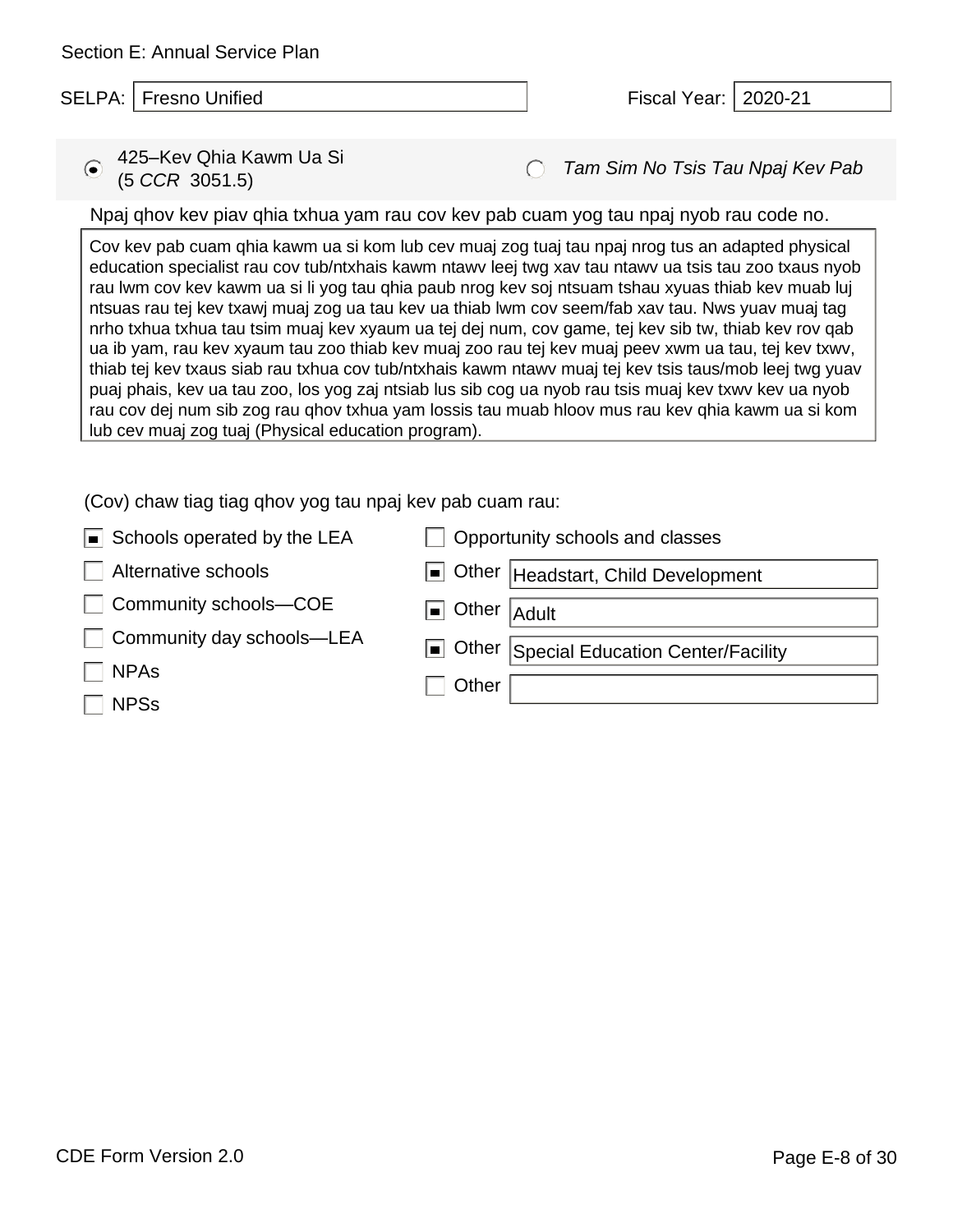| Section E: Annual Service Plan |  |  |  |  |
|--------------------------------|--|--|--|--|
|--------------------------------|--|--|--|--|

| $\sim$ 435–Kev Noj Qab Haus Huv thiab Kev Ntsuas   |
|----------------------------------------------------|
| $\bullet$ Mob: Special Physical Health Care (5 CCR |
| 3051.12)                                           |

*Tam Sim No Tsis Tau Npaj Kev Pab* 435–Kev Noj Qab Haus Huv thiab Kev Ntsuas

Cov kev pab cuam saib xyuas tsi ntsees lub cev kev noj qab haus huv txhais tias cov kev pab cuam kev noj qab haus huv ntawv tau piav qhia nrog tus menyuam tus kws kho mob muaj licensed physician thiab/lossis phais, yuav tsum tau kev kho mob muaj zoo ib yam li kev cob qhia rau txhua txhua tus leej twg ua rau cov kev pab cuam thiab qhov twg yog ua tau sij hawm tab tom kawm ntawv ib hnub kom muaj peev xwm ua tau tus menyuam yuav mus kawm ntawv (5 CCR Section 2051.12[b]). Cov kev pab cuam saib xyuas tsi ntsees kev noj qab haus huv muaj tag nrho tab sis tsis hais tau npaum li cas rau kev nqus, kev ceev saib tso oxygen, kev muab txoj yas nruab rau, kev ntxhawb pab rau, kev txhaj tshuaj, thiab kev tshau xyuas ntshav qab zib.

Npaj qhov kev piav qhia txhua yam rau cov kev pab cuam yog tau npaj nyob rau code no.

| $\boxed{\blacksquare}$ Schools operated by the LEA | Opportunity schools and classes         |
|----------------------------------------------------|-----------------------------------------|
| Alternative schools                                | Other Special Education Center/Facility |
| Community schools-COE                              | $\Box$ Other $ $ Adult                  |
| Community day schools-LEA                          | Other Non-school                        |
| <b>NPAs</b>                                        | Other Childcare                         |
| <b>NPSs</b>                                        |                                         |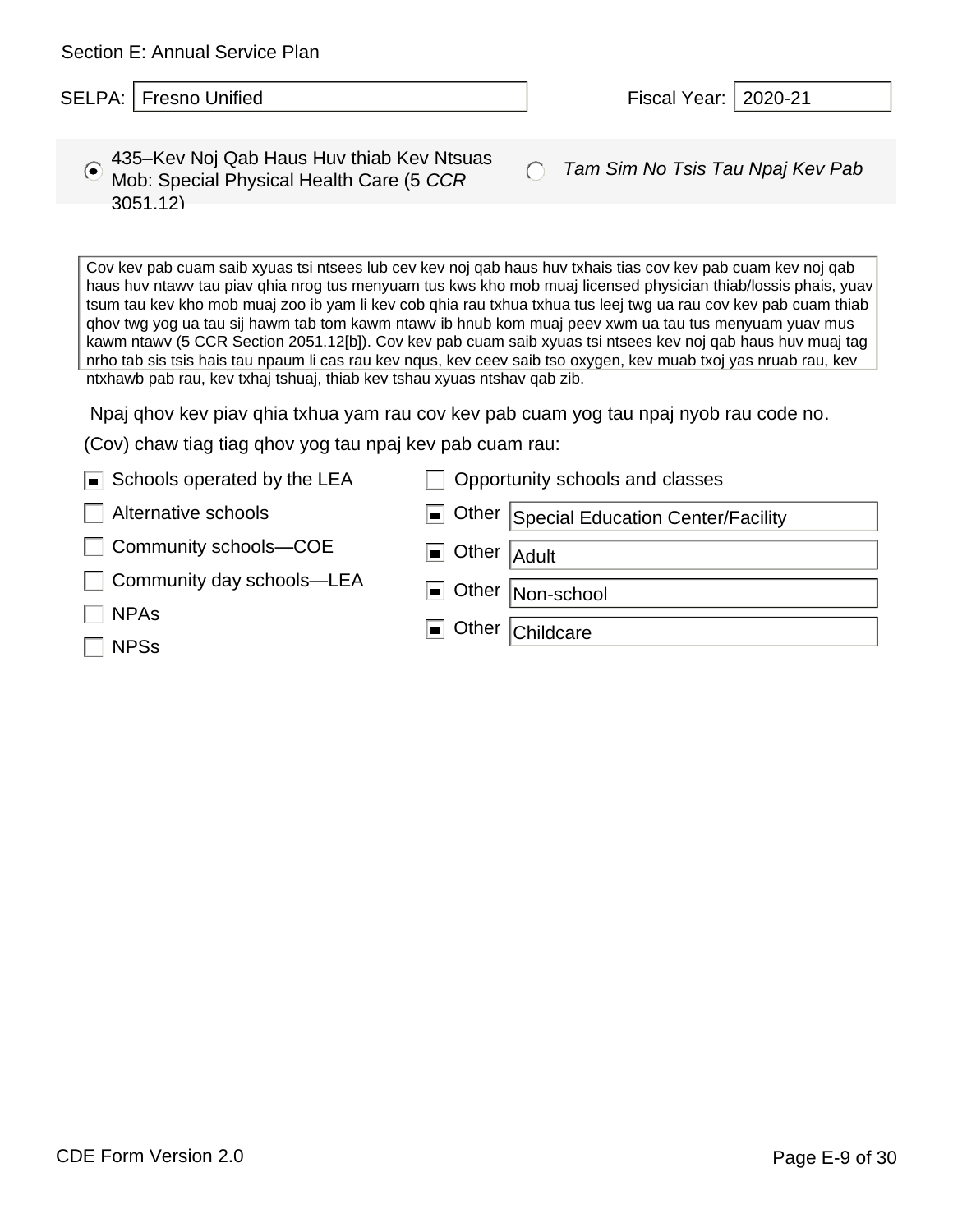*Tam Sim No Tsis Tau Npaj Kev Pab* 436–Kev Noj Qab Haus Huv & Kev Ntsuas Mob: Lwm Cov Pab Cuam (5 *CCR* 3051.12)

#### Npaj qhov kev piav qhia txhua yam rau cov kev pab cuam yog tau npaj nyob rau code no.

Cov kev pab cuam no muaj tag nrho tias yog tau npaj rau txhua txhua cov muaj tej kev xav tau nkaus xwb nrog qhov muaj kev tsim nyog txaus txhua qhov kev ua mus ntxiv rau qhov IEP thaum tus kawm ntawv muaj tej teeb meem rau kev noj qab haus huv qhov twg xav tau kev saib xyuas muab kev saib xyuas kev mob nyob nruab nrab tsev kawm ntawv muab cov kev pab cuam kev noj qab haus huv yooj yim. Cov kev pab cuam muaj tag nrho kev ceev tswj qhov teeb meem kev noj qab haus huv, kev sib tham nrog tus neeg ua hauj lwm, kev sib tham qhia ib pab thiab ib tug zus, muab kev ua ntawv xa tawm mus zoo, thiab kev sib tham cev lus ib yam li nrog cov koos haum thiab cov neeg npaj kev saib xyuas kev noj qab haus huv. Cov kev pab cuam tsis muaj tag nrho txhua tus kws kho mob saib xyuas lossis cov kev saib xyuas kev noj qab haus huv tsi ntsees. IEP yuav tsum tau cov kev pab cuam rau kev noj qab haus huv thiab kev saib xyuas kev mob yog tau xav hais tias yuav tau tshaj cov kev pab cuam saib xyuas kev noj qab haus huv txhua yam.

| $\Box$ Schools operated by the LEA | Opportunity schools and classes         |
|------------------------------------|-----------------------------------------|
| Alternative schools                | Other Special Education Center/Facility |
| □ Community schools–COE            | Other Non-school                        |
| □ Community day schools–LEA        | $\Box$ Other $ $ Adult                  |
| $\Box$ NPAs                        | Other Childcare                         |
| $\Box$ NPSs                        |                                         |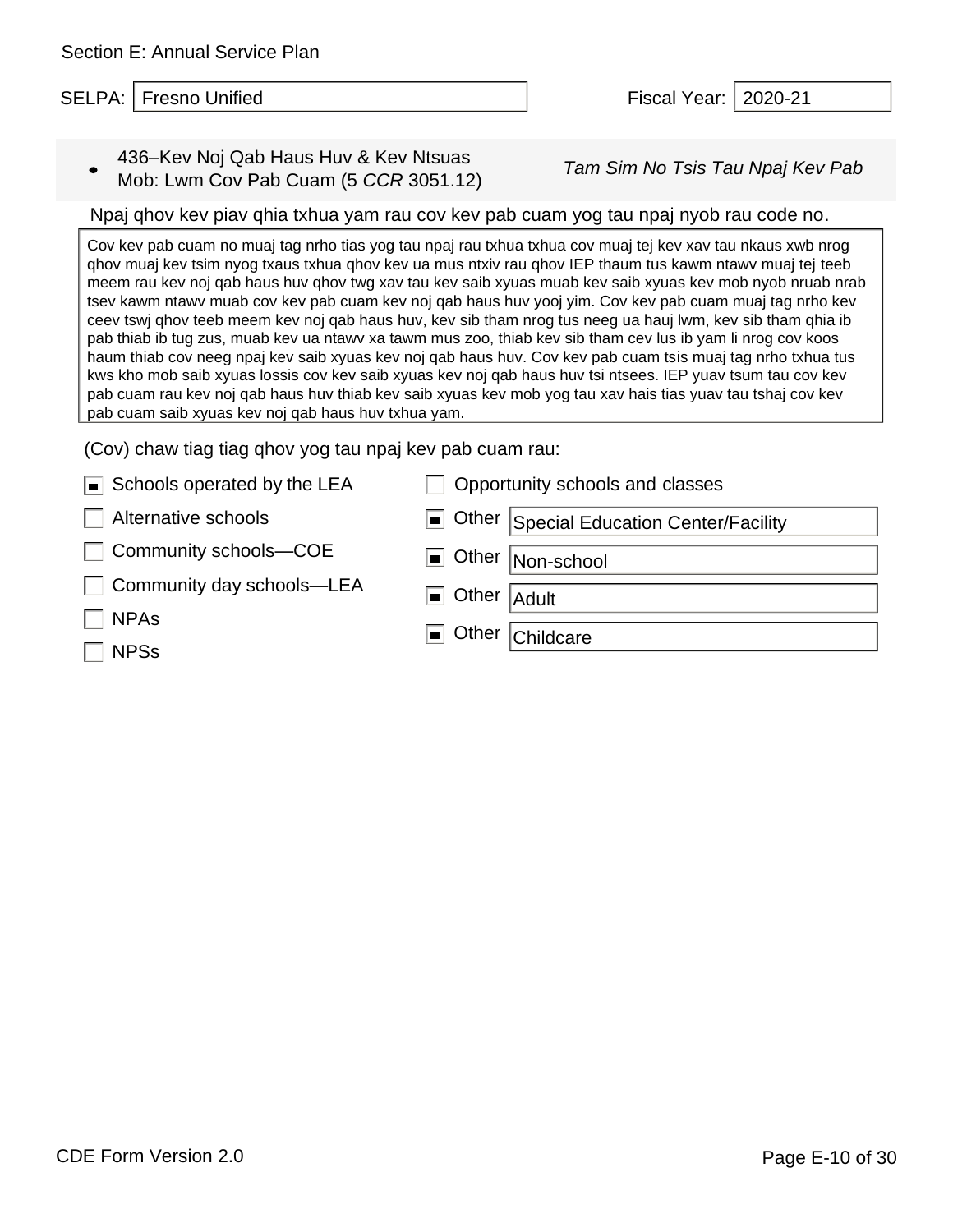| Section E: Annual Service Plan                                                                                                                                                                                                                                                                                                                                                                                                                                                                                                                                                                                                                                                                                                                                                    |                                                                                       |                         |       |                                  |  |
|-----------------------------------------------------------------------------------------------------------------------------------------------------------------------------------------------------------------------------------------------------------------------------------------------------------------------------------------------------------------------------------------------------------------------------------------------------------------------------------------------------------------------------------------------------------------------------------------------------------------------------------------------------------------------------------------------------------------------------------------------------------------------------------|---------------------------------------------------------------------------------------|-------------------------|-------|----------------------------------|--|
|                                                                                                                                                                                                                                                                                                                                                                                                                                                                                                                                                                                                                                                                                                                                                                                   | <b>SELPA:   Fresno Unified</b>                                                        |                         |       | Fiscal Year:   2020-21           |  |
|                                                                                                                                                                                                                                                                                                                                                                                                                                                                                                                                                                                                                                                                                                                                                                                   |                                                                                       |                         |       |                                  |  |
| $\odot$                                                                                                                                                                                                                                                                                                                                                                                                                                                                                                                                                                                                                                                                                                                                                                           | 445–Assistive Technology Cov Kev Pab<br>(5 CCR 3051.19)                               |                         |       | Tam Sim No Tsis Tau Npaj Kev pab |  |
|                                                                                                                                                                                                                                                                                                                                                                                                                                                                                                                                                                                                                                                                                                                                                                                   | Npaj ghov kev piav ghia txhua yam rau cov kev pab cuam yog tau npaj nyob rau code no. |                         |       |                                  |  |
| Txhua yam kev cob qhia tsi ntsees lossis cov kev txhawb pab rau incorporation of assistive devices,<br>adapted computer technology, los yog specialized media muaj cov kev kawm ntawv kom muaj zoo<br>dua ntxiv nkag mus rau cov tub/ntxhais kawm ntawv. Qhov lus muaj tag nrho qhov kev paub piav qhia<br>rau tus kamw ntawy tej kev xav tau rau khoom hluav taws pab (assistive technology); kev xaiv, kev<br>tsim muaj, kev haum, kev ua raws li kev ua, lossis kev kho khoom hluav taws xob pab (assistive<br>technology devices); kev cob qhia lossis kev pab zoo rau cov tub/ntxhais kawm ntawv muaj qhov qhov<br>kev tsis taus/mob, tus kawm ntawv tsev neeg, kev npaj kev kawm rau txhua cov los yog cov kev pab<br>cuam kev rov gab zoo los, thiab cov neeg ua hauj lwm. |                                                                                       |                         |       |                                  |  |
| (Cov) chaw tiag tiag qhov yog tau npaj kev pab cuam rau:                                                                                                                                                                                                                                                                                                                                                                                                                                                                                                                                                                                                                                                                                                                          |                                                                                       |                         |       |                                  |  |
|                                                                                                                                                                                                                                                                                                                                                                                                                                                                                                                                                                                                                                                                                                                                                                                   | Schools operated by the LEA                                                           |                         |       | Opportunity schools and classes  |  |
|                                                                                                                                                                                                                                                                                                                                                                                                                                                                                                                                                                                                                                                                                                                                                                                   | Alternative schools                                                                   | Other<br>$\blacksquare$ | Adult |                                  |  |
|                                                                                                                                                                                                                                                                                                                                                                                                                                                                                                                                                                                                                                                                                                                                                                                   | Community schools-COE                                                                 | Other                   |       |                                  |  |
|                                                                                                                                                                                                                                                                                                                                                                                                                                                                                                                                                                                                                                                                                                                                                                                   | Community day schools-LEA                                                             | Other                   |       |                                  |  |

□ Other

| i i |
|-----|
|-----|

NPSs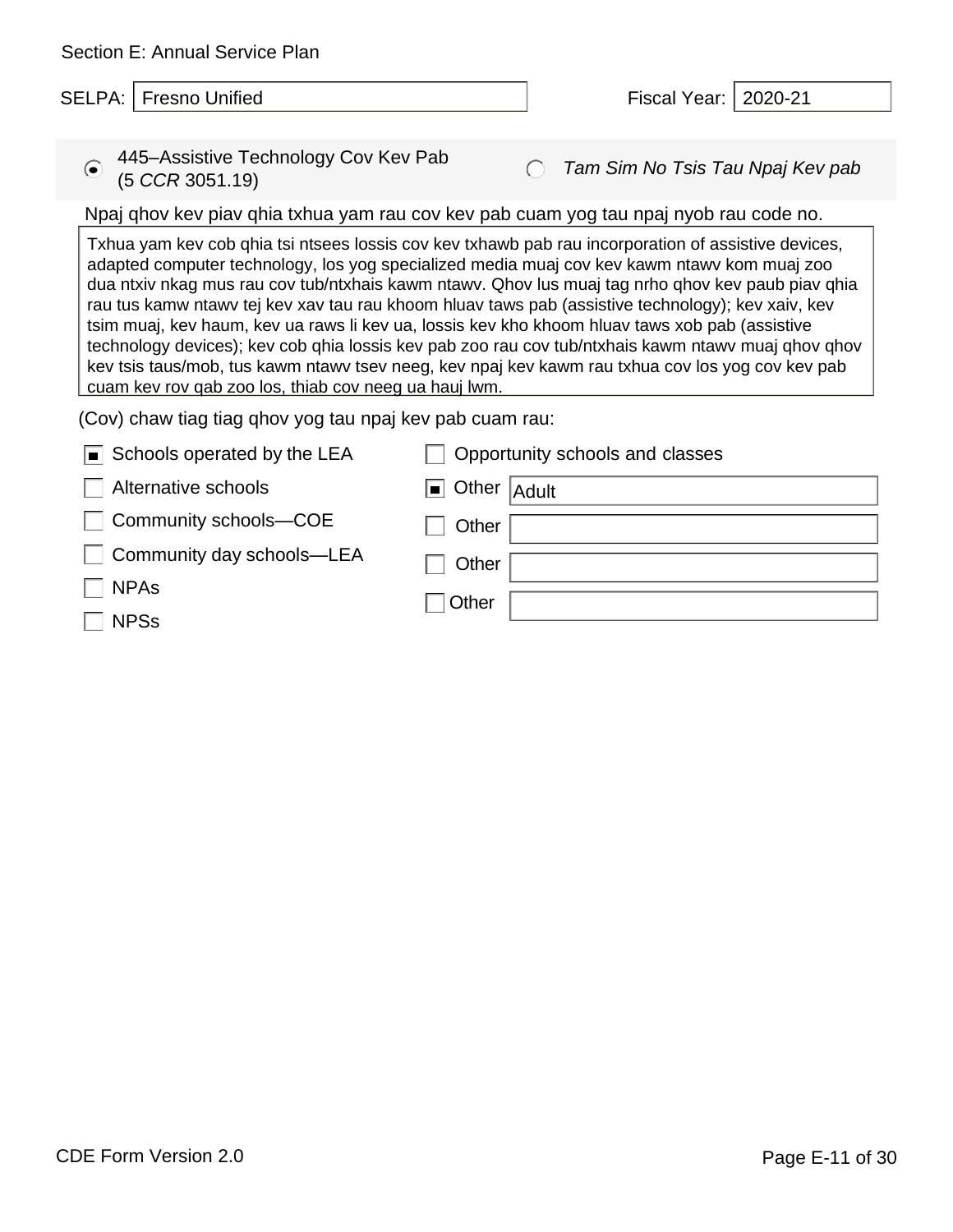| Section E: Annual Service Plan            |                                           |  |
|-------------------------------------------|-------------------------------------------|--|
| SELPA:   Fresno Unified                   | Fiscal Year:   2020-21                    |  |
|                                           |                                           |  |
| ◯ 450–Occupational Therapy (5 CCR 3051.6) | <b>C</b> Tam Sim No Tsis Tau Npaj Kev Pab |  |

Occupational Therapy (OT) muaj tag nrho cov kev pab cuam kom zoo dua ntxiv tus kawm ntawv qhov kev kawm ntawv kev ua, tus cwj pwm kev muaj peev xwm ua tau, tej kev muaj peev xwm pab tau tus kheej, kev paub xav ua tau thiab kev ua tau ib tog zus mus, qhov chaw, thiab siv cov khoom hluav taws xob, kev npaj tau thiab kev muab tso ua ke, tej kev muaj peev xwm sib koom thiab ua si, thiab tej kev muaj peev xwm ua tau yam sib. Cov kev pab cuam rau ob yam li ncaj qha thiab tsis ncaj qha yuav tsum tau npaj nyob nrog lub chav kawm, lwm cov chaw kawm ntawv, lossis tsev, nyob rau tej pab lossis txhua tus, thiab yuav muaj tag nrho tej hom muaj zoo ib yam li zoo los rau xyaum tej kev muaj peev xwm ua tau, tej kev ua tau rau tus kawm ntawv qhov chaw kawm lossis chav yuav tau kawm, thiab kev sib tham qhia thiab kev muab tso ua ken rog lwm tus neeg ua hauj lwm thiab cov niam txiv. Cov kev pab cuam tau npaj, kev ua mus ntxiv rau qhov IEP, nrog qhov muaj kev tsim nyog txaus tus occupational therapist registered with the American Occupational Therapy Certification Board.

Npaj qhov kev piav qhia txhua yam rau cov kev pab cuam yog tau npaj nyob rau code no.

| $\blacksquare$ Schools operated by the LEA | Opportunity schools and classes         |
|--------------------------------------------|-----------------------------------------|
| Alternative schools<br>$\mathbb{R}^n$      | Other Special Education Center/Facility |
| □ Community schools–COE                    | Other   Non-school, Childcare           |
| $\Box$ Community day schools—LEA           | $\Box$ Other $ $ Adult                  |
| $\Box$ NPAs                                | Other Charter School                    |
| $\Box$ NPSs                                |                                         |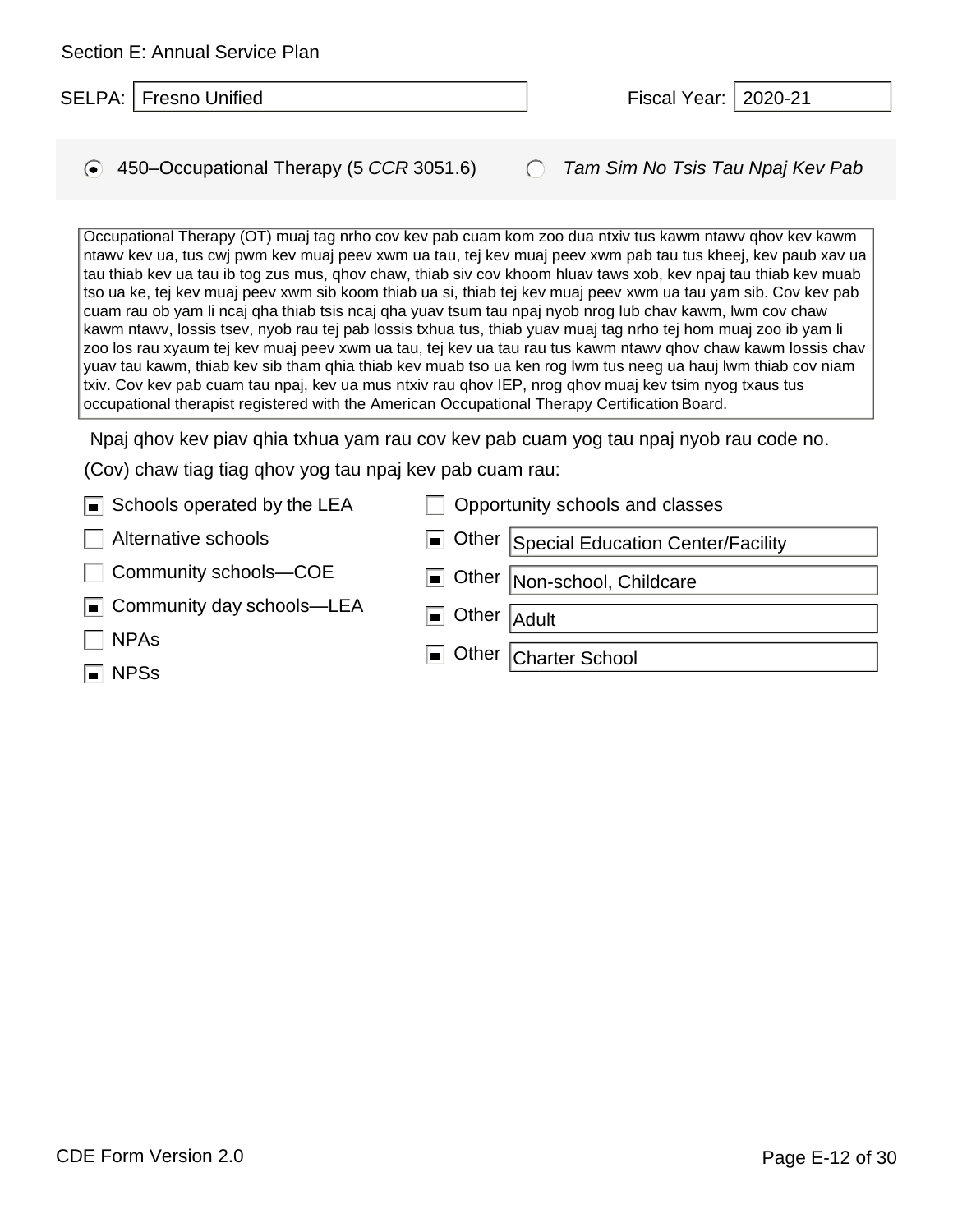## ● 460–Physical Therapy (5 *CCR* 3051.6) *Tam Sim No Tsis Tau Npaj Kev Pab*

### Npaj qhov kev piav qhia txhua yam rau cov kev pab cuam yog tau npaj nyob rau code no.

Cov kev pab cuam no tau npaj, ua mus ntxiv rau qhov IEP, nrog tus registered physical therapist, or physical therapist assistant, thaum qhov kev soj ntsuam tshau ua pom qhov kev cuam tshuam nyob nruab nrab muaj zog ua tau yam hnyav kev ua thiab lwm yam kev kawm ntawv tej kev txawj paub. Kev kho lub cev muaj zog tuaj muaj tag nrho, tab sis tsis paub ua tau npaum li cas rau, kev ceev ua tau thiab kev ceev tswj, zaum ntseg thiab sawv tus yees, pab tus-kheej, kev paub mus tau kev, kev muaj peev xwm mus tau thiab siv tej tshuab pab. Cov kev pab cuam yuav tsum tau npaj nyob nrog lub chav kawm, lwm cov chaw kawm ntawv los yog nyob rau hauv tsev thiab yuav muaj tshwm sim nyob rau tej pab lossis ib tug zus. Cov kev pab cuam no yuav muaj tag nrho tej kev ua tau rau tus kawm ntawv qhov chaw kawm thiab chav yuav tau kawm, tau xaiv tej hom kev ua tau thiab cov kev dej num, thiab kev sib tham thiab cov kev muab tso ua qhia pab nrog tus neeg ua hauj lwm thiab cov niam txiv.

| $\blacksquare$ Schools operated by the LEA | Opportunity schools and classes         |
|--------------------------------------------|-----------------------------------------|
| Alternative schools                        | Other Special Education Center/Facility |
| Community schools-COE                      | $\Box$ Other $ $ Adult                  |
| □ Community day schools–LEA                | Other Non-school                        |
| <b>NPAs</b>                                | <b>I</b> Other Childcare                |
| $\sqcap$ NPSs                              |                                         |
|                                            |                                         |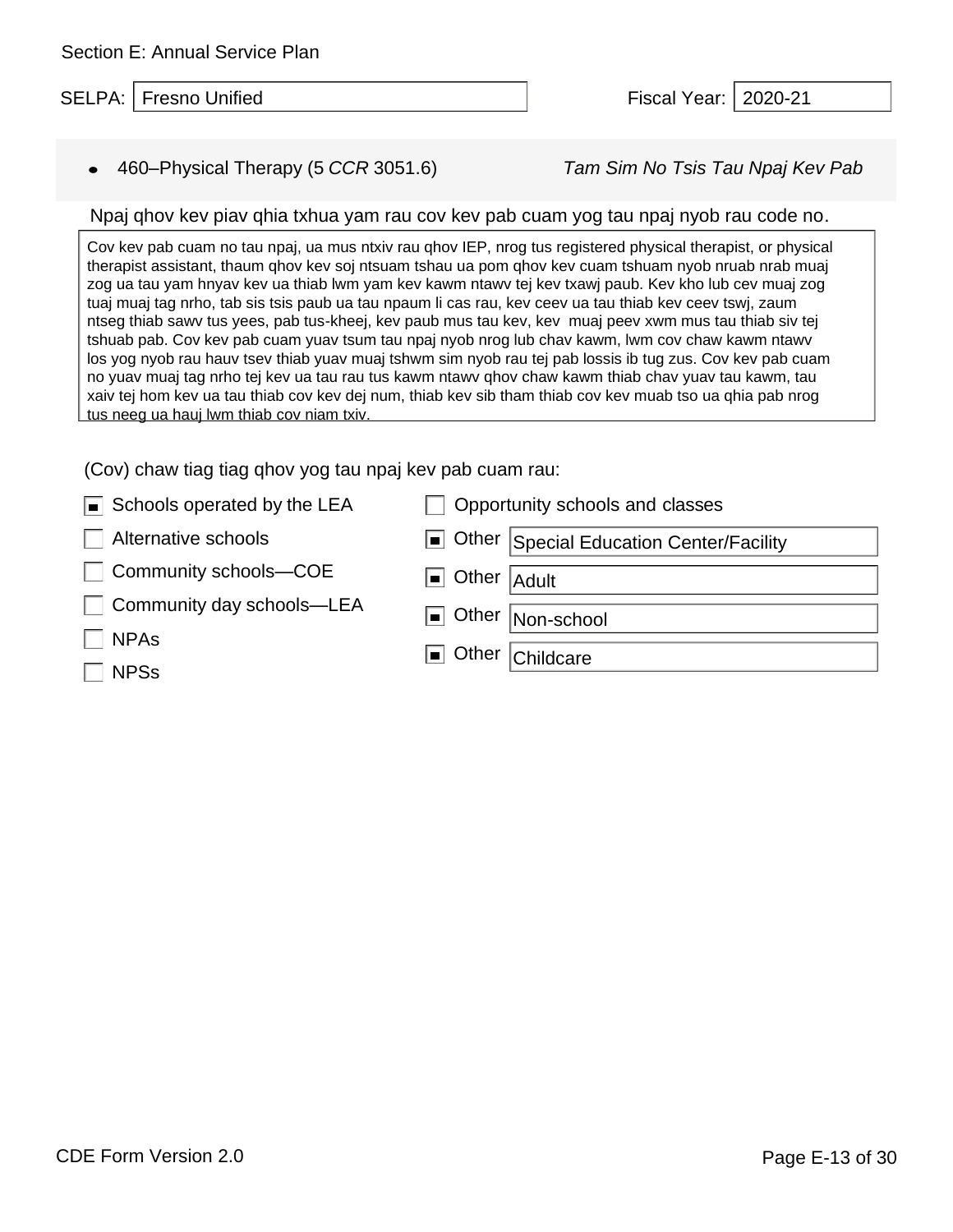| Section E: Annual Service Plan                                                                                                                                                                                                                                                                                                                                                                                                                                                                                                                                                              |                                                                                       |                         |                                               |                                            |         |
|---------------------------------------------------------------------------------------------------------------------------------------------------------------------------------------------------------------------------------------------------------------------------------------------------------------------------------------------------------------------------------------------------------------------------------------------------------------------------------------------------------------------------------------------------------------------------------------------|---------------------------------------------------------------------------------------|-------------------------|-----------------------------------------------|--------------------------------------------|---------|
|                                                                                                                                                                                                                                                                                                                                                                                                                                                                                                                                                                                             | <b>SELPA:   Fresno Unified</b>                                                        |                         |                                               | Fiscal Year:                               | 2020-21 |
|                                                                                                                                                                                                                                                                                                                                                                                                                                                                                                                                                                                             |                                                                                       |                         |                                               |                                            |         |
|                                                                                                                                                                                                                                                                                                                                                                                                                                                                                                                                                                                             | ◯ 510-Individual Counseling (5 CCR 3051.9)                                            |                         | $\left( \begin{array}{c} \end{array} \right)$ | Tam Sim No Tsis Tau Npaj Kev Pab           |         |
|                                                                                                                                                                                                                                                                                                                                                                                                                                                                                                                                                                                             | Npaj ghov kev piav ghia txhua yam rau cov kev pab cuam yog tau npaj nyob rau code no. |                         |                                               |                                            |         |
| Kev pab qhia tswv yim ib leeg-nrog-ib leeg, tau npaj nrog qhov muaj kev tsim nyog txaus tau txais txhua yam<br>ua mus ntxiv rau ghov IEP. Kev tswy yim yuav xav tsi ntsees ua nyob rau zoo li tus kawm ntawy tej kev ua tsi<br>ntsees li yog kev kawm ntawv, hauj lwm, tus kheej, los yog muaj cov niam txiv los yog cov neeg ua hauj lwm<br>cov mej zeej nyob rau kev xyaum tej teeb meem lossis kev ghia tej kev kawm rau cov tub/ntxhais kawm ntawv.<br>Txhua qhov kev qhia tswy yim yog tau xav hais tias yuav ua tshaj qhov kev qhia txhua yam thiab kev pab tswy<br>yim rau kev kawm. |                                                                                       |                         |                                               |                                            |         |
|                                                                                                                                                                                                                                                                                                                                                                                                                                                                                                                                                                                             | (Cov) chaw tiag tiag qhov yog tau npaj kev pab cuam rau:                              |                         |                                               |                                            |         |
|                                                                                                                                                                                                                                                                                                                                                                                                                                                                                                                                                                                             | Schools operated by the LEA                                                           |                         |                                               | Cib fim cov tsev kawm ntawy thiab cov chav |         |
|                                                                                                                                                                                                                                                                                                                                                                                                                                                                                                                                                                                             | Alternative schools                                                                   | Other<br>ol             | Adult                                         |                                            |         |
|                                                                                                                                                                                                                                                                                                                                                                                                                                                                                                                                                                                             | Community schools-COE                                                                 | Other<br>$\blacksquare$ |                                               | Independent Study                          |         |
| In                                                                                                                                                                                                                                                                                                                                                                                                                                                                                                                                                                                          | Community day schools—LEA                                                             | п                       |                                               | Other Continuation                         |         |
| <b>NPAs</b>                                                                                                                                                                                                                                                                                                                                                                                                                                                                                                                                                                                 |                                                                                       |                         |                                               |                                            |         |
| <b>NPSs</b>                                                                                                                                                                                                                                                                                                                                                                                                                                                                                                                                                                                 |                                                                                       | Other                   |                                               | <b>Charter Schools</b>                     |         |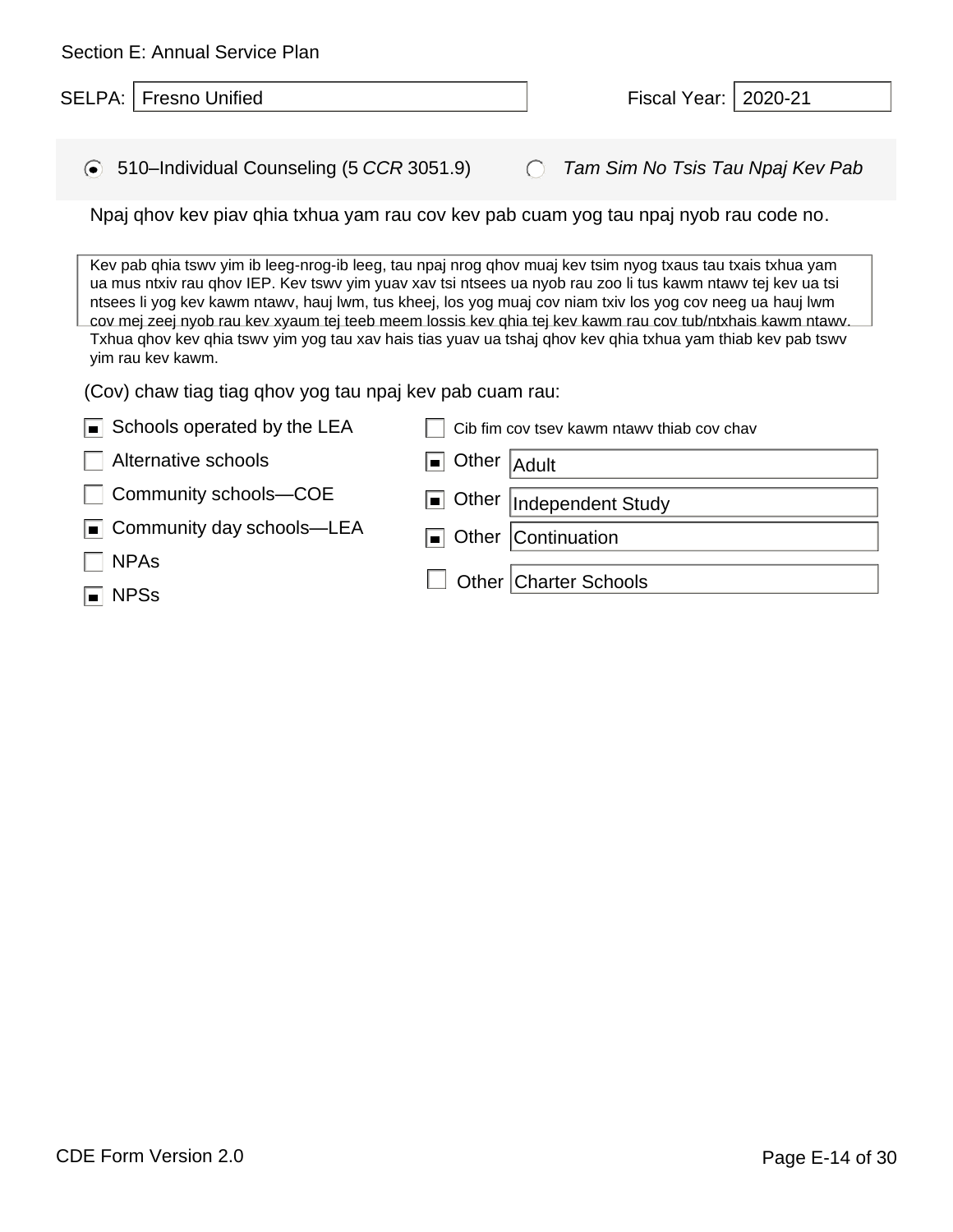# *Service is Not Currently Provided* 515–Counseling and Guidance (5 *CCR* 3051.9)

# Npaj qhov kev piav qhia txhua yam rau cov kev pab cuam yog tau npaj nyob rau code no.

Kev pab tswv yim nyob rau qhov chaw ib pab, tau npaj nrog qov muaj kev tsim nyog txaus txhua qhov ua mus rau qhov IEP. Kev pab tswv yim yog tsi ntees tej kev xyaum txawj sib koom, tab sis yuav ua tsi ntsees nyob rau tus kawm ntawv tej kev xav ua tsi ntsees kev kawm ntawv, hauj lwm, tus kheej, los yog muaj niam txiv lossis tus cov neeg ua hauj lwm cov mej zeej nyob rau kev xyaum tej teeb meem lossis kev qhia tej kev kawm rau cov tub/ntxhais kawm ntawv. IEP yuav tsum muab kev qhia tswv yim ib pab yog tau xav hais tias ua tau rau tsi ntsees kev qhia txhua yam thiab kev pab tswv yim kev kawm. Cov kev pab cuam qhia muaj tag nrho muaj li kev coj sib tham cev lus, muaj nrog tus neeg, lossis tsev neeg tej kev pab, tau ua nyob rau qhov chaw txhua txhua tus los yog ib pab nrog qhov muaj kev tsim nyog tau tsi ntsees txhua qhov rau qhov IEP. Tsi ntsees tej kev kawm muaj tag nrho tej kev txawj paub xyaum sib koom, tus kheej-kev xyaum ua siab loj, kev cob qhia niam txiv, thiab kev pab rau kev kawm ntawv tshwj xeeb cov tub/ntxhais kawm ntawv tau saib xyuas nrog cov neeg ua hauj lwm muaj credentialed rau ua hauj lwm rau kev kawm ntawv tshwj xeeb cov tub/ntxhais kawm ntawv. Cov kev pab cuam no yog tau xav hais tias yuav ua pab tshaj qhov kev kawm ntawv txhua yam.

| $\blacksquare$ Schools operated by the LEA | Opportunity schools and classes |
|--------------------------------------------|---------------------------------|
| Alternative schools                        | $\Box$ Other $ $ Adult          |
| Community schools-COE                      | Other  Independent Study        |
| □ Community day schools–LEA                | Other                           |
| $\overline{\phantom{a}}$ NPAs              | ∏Other                          |
| $\blacksquare$ NPSs                        |                                 |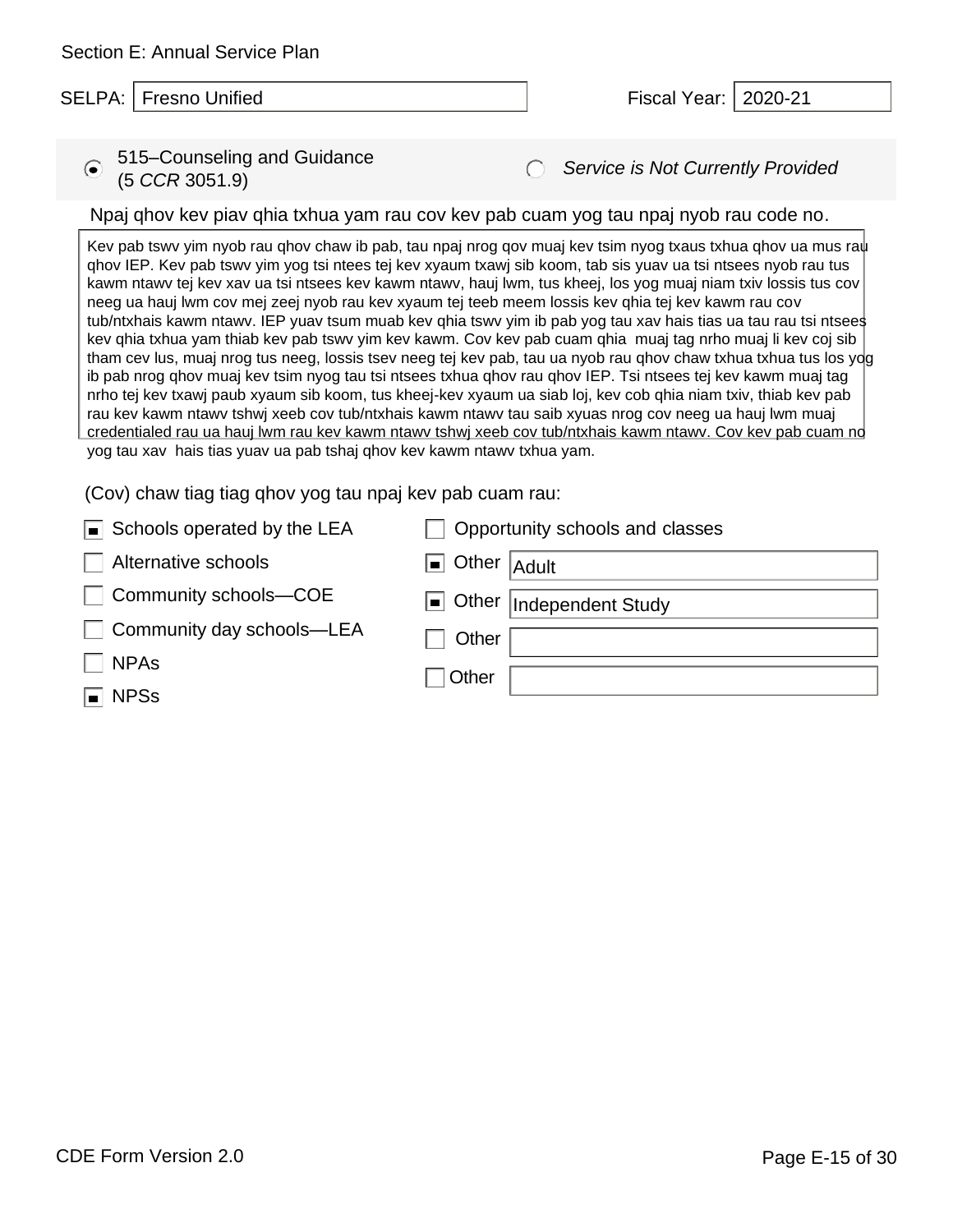| Section E: Annual Service Plan                                                                                                                                                                                                                                                                                                                                                                                                                                                                                                                                                                                                  |                                               |                                   |  |  |  |
|---------------------------------------------------------------------------------------------------------------------------------------------------------------------------------------------------------------------------------------------------------------------------------------------------------------------------------------------------------------------------------------------------------------------------------------------------------------------------------------------------------------------------------------------------------------------------------------------------------------------------------|-----------------------------------------------|-----------------------------------|--|--|--|
| SELPA:<br><b>Fresno Unified</b>                                                                                                                                                                                                                                                                                                                                                                                                                                                                                                                                                                                                 |                                               | Fiscal Year:   2020-21            |  |  |  |
|                                                                                                                                                                                                                                                                                                                                                                                                                                                                                                                                                                                                                                 |                                               |                                   |  |  |  |
| 520–Kev Pab Tswv Yim Qhia Niam Txiv (5 CCR 3051.9)<br>$\left( \bullet \right)$                                                                                                                                                                                                                                                                                                                                                                                                                                                                                                                                                  | $\left( \begin{array}{c} \end{array} \right)$ | Tam Sim No Tsis Tau Npaj Kev pab  |  |  |  |
| Npaj qhov kev piav qhia txhua yam rau cov kev pab cuam yog tau npaj nyob rau code no.                                                                                                                                                                                                                                                                                                                                                                                                                                                                                                                                           |                                               |                                   |  |  |  |
| Kev pab tswv yim rau ib tug zus lossis ib pab tau npaj nrog qhov muaj kev tsim nyog tau txais txhua<br>ghov ua tsi ntsees rau ghov IEP rau pab (cov) niam txiv rau kev kawm tnawv tshwj xeeb cov tub/ntxhais<br>kawm ntawy nyob rau key nkag siab zoo dua thiab tau txaus rau lawy tus meyuam tej key xay tau thiab<br>yuav muaj tag nrho tej kev txawj ua niam txiv los yog lwm yam tej teeb meem muaj. IEP xav kom niam<br>txiv muaj kev pab tswy yim yog tau xav hais tias ua tau rau ntau tshaj qhov kev qhia txhua yam thiab<br>kev pab tswy yim rau kev kawm.<br>(Cov) chaw tiag tiag qhov yog tau npaj kev pab cuam rau: |                                               |                                   |  |  |  |
| Schools operated by the LEA                                                                                                                                                                                                                                                                                                                                                                                                                                                                                                                                                                                                     | Opportunity schools and classes               |                                   |  |  |  |
| Alternative schools                                                                                                                                                                                                                                                                                                                                                                                                                                                                                                                                                                                                             | Other<br>$\blacksquare$                       | Special Education Center/Facility |  |  |  |
| Community schools-COE                                                                                                                                                                                                                                                                                                                                                                                                                                                                                                                                                                                                           | Other                                         |                                   |  |  |  |
| Community day schools—LEA<br><b>NPAs</b><br><b>NPSs</b>                                                                                                                                                                                                                                                                                                                                                                                                                                                                                                                                                                         | Other<br>Other                                |                                   |  |  |  |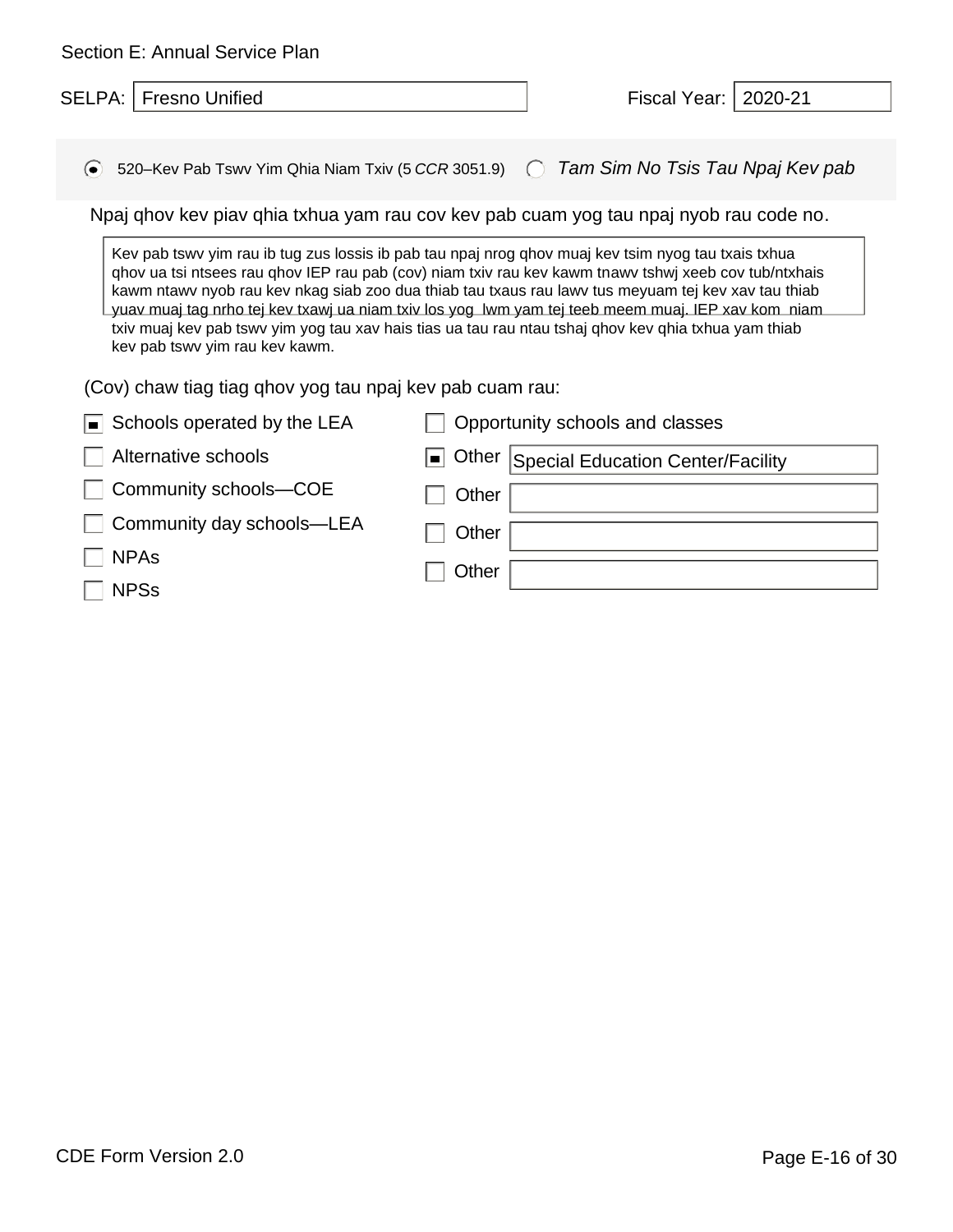| SELPA:   Fresno Unified | Fiscal Year:   2020-21 |  |
|-------------------------|------------------------|--|
|                         |                        |  |

Section E: Annual Service Plan

● 525–SocialWorker(5*CCR*3051.13) *Tam Sim No Tsis Tau Npaj Kev Pab* 

Npaj qhov kev piav qhia txhua yam rau cov kev pab cuam yog tau npaj nyob rau code no.

Social work cov kev pab, tau npaj nrog qhov muaj kev tsim nyob tau txais txhua qhov tsi ntsees rau qhov IEP, muaj tag nrho tab sis hais tsis tau qhia npaum li cas rau, kev npaj qhov keeb kwm kev sib koom lossis kev xyaum rau tus menyuam muaj qhov kev tsis taus, kev pab tswv yim kawm rau ib tug zus mus los yog muaj pab nrog tus menyuam thiab tsev neeg, ua hauj lwm nrog tej teeb meem ntawv nyob rau tus menyuam qhov kev nyob (hauv tsev, tsev kawm ntawv, thiab hauv zos) uas ua tsis zoo rau tus menyuam qhov kev tsav kho nyob rau hauv tsev kawm ntawv, thiab tsev kawm ntawv kev qhia kev pab thiab zos tej kev pab kom ua tau rau tus kawm xyaum xyaum tau zoo li xyaum tau nyob rau tus tub lossis tus ntxhais qhov kev kawm ntawv. Social work cov kev pab cuam yog tau xav hias tias yuav yuav pab tshaj qhov kev qhia txhua yam thiab kev pab tswv yim kev kawm.

| $\blacksquare$ Schools operated by the LEA | Opportunity schools and classes         |
|--------------------------------------------|-----------------------------------------|
| Alternative schools                        | $\Box$ Other $ $ Adult                  |
| Community schools-COE<br>$\mathbf{L}$      | Other Special Education Center/Facility |
| Community day schools-LEA                  | Other                                   |
| <b>NPAs</b>                                | Other                                   |
| <b>NPSs</b>                                |                                         |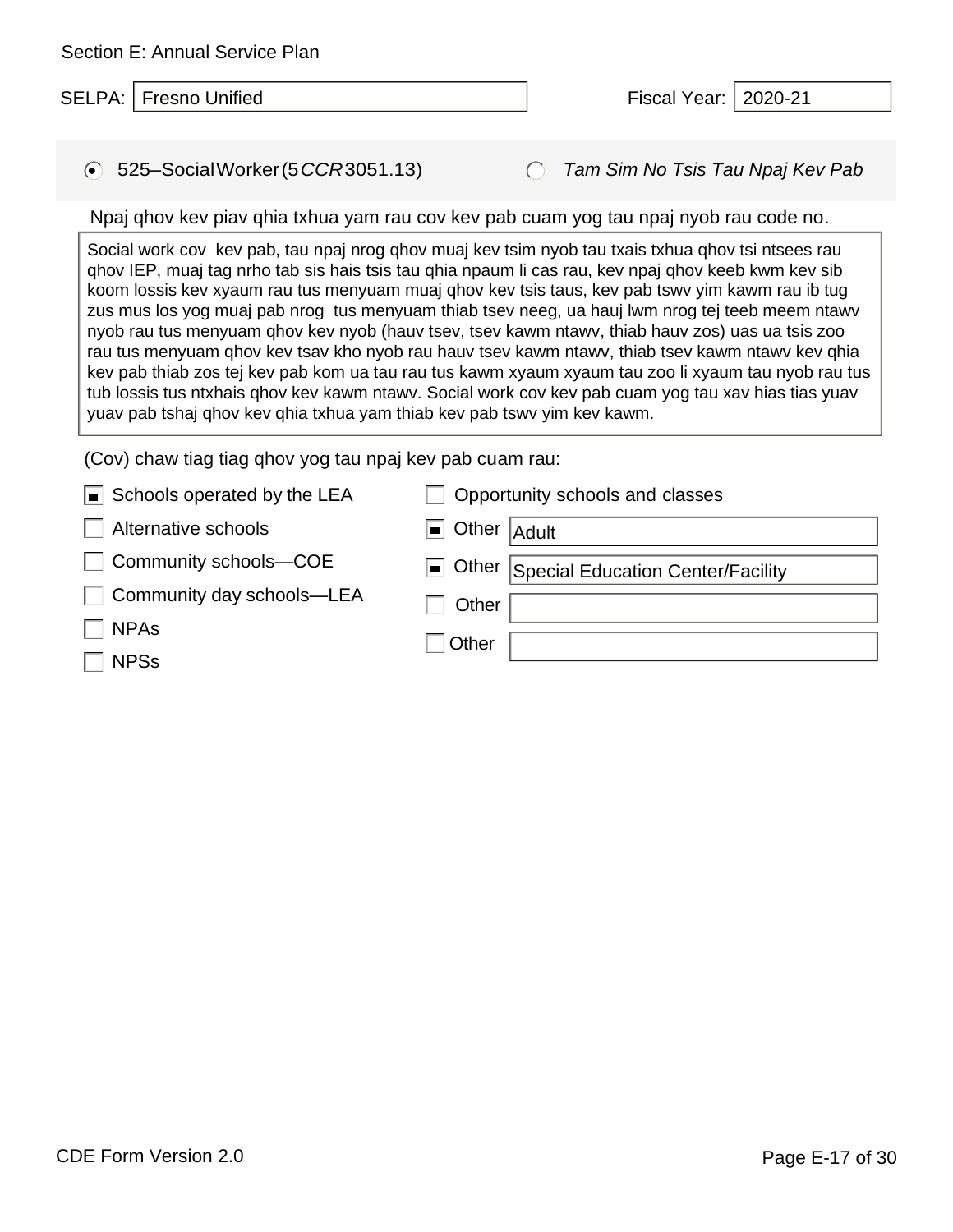| Section E: Annual Service Plan |                        |  |
|--------------------------------|------------------------|--|
| SELPA:   Fresno Unified        | Fiscal Year:   2020-21 |  |

| • 530-Psychological Kev Pab (5 CCR |  |
|------------------------------------|--|
|                                    |  |

 $\bigcap$ *Tam Sim No Tsis Tau Npaj Kev Pab*

#### Npaj qhov kev piav qhia txhua yam rau cov kev pab cuam yog tau npaj nyob rau code no.

Cov kev pab cuam no, tau npaj nrog daim credentialed or licensed psychologist ua tsi ntsees rau qhov IEP, muaj tag nrho kev txhais kev soj ntsuam tshau cov qhab nia/lus rau cov niam txiv thiab cov neeg ua hauj lwm nyob rau kev ua qhov IEP, tau txais thiab tau muab txhais qhia cov lus hais qhia paub hais txog tus menyuam kev coj thiab tej kev mob muaj zoob yam li rau rau kev xyaum, thiab kev n paj cov kev kawm rau ib tug zus thiab ib pab kev pab tswv yim thiab kev qhia cov kev pab rau cov menyuam thiab cov niam txiv. Cov kev pab cuam no yuav muaj tag nrho kev sib tham saib xyuas qhia nrog lwm cov neeg ua hauj lwm nyob rau kev npaj rau tsev kawm ntawv cov kev kawm kom tau txais tej kev xav tau tshwj xeeb rau cov menyuam tau qhia paub nyob rau qhov IEP. IEP yuav tsum tau muaj cov kev pab cuam rau lub hlwb kev txawj paub kev kawm (pyschological services) yog tau xav hais tias yuav pab tshaj qhov kev qhia txhua yam thiab kev pab tswv yim kev kawm.

| $\blacksquare$ Schools operated by the LEA | Opportunity schools and classes         |
|--------------------------------------------|-----------------------------------------|
| Alternative schools                        | $\Box$ Other $ $ Adult                  |
| □ Community schools–COE                    | Other Special Education Center/Facility |
| Community day schools—LEA                  | Other                                   |
| <b>NPAs</b>                                | Other                                   |
| $\blacksquare$ NPSs                        |                                         |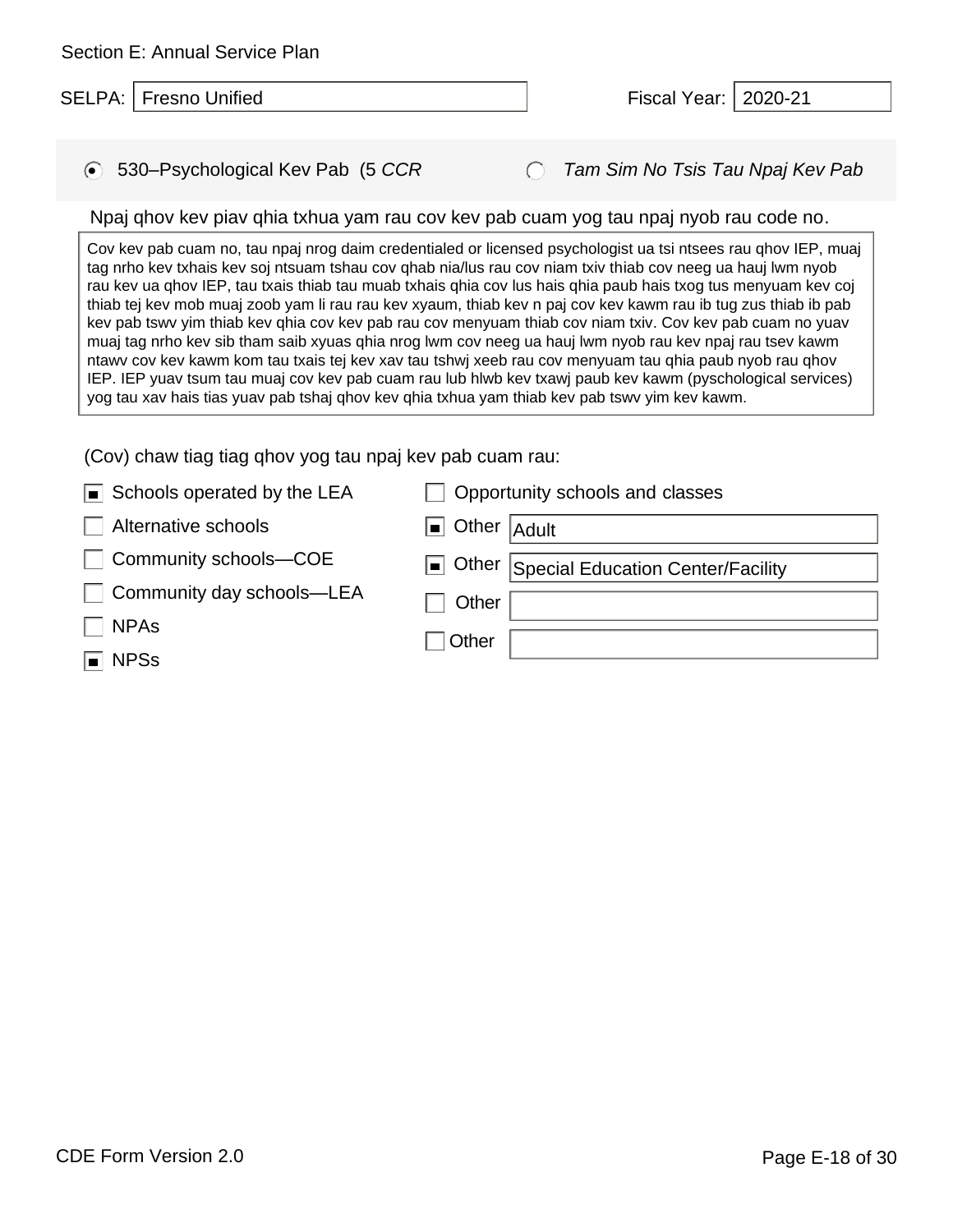| Section E: Annual Service Plan                                                                                                                                                                     |                                                                                                                                                                                                                                                                                                                                      |
|----------------------------------------------------------------------------------------------------------------------------------------------------------------------------------------------------|--------------------------------------------------------------------------------------------------------------------------------------------------------------------------------------------------------------------------------------------------------------------------------------------------------------------------------------|
| SELPA:  <br><b>Fresno Unified</b>                                                                                                                                                                  | Fiscal Year:  <br>2020-21                                                                                                                                                                                                                                                                                                            |
|                                                                                                                                                                                                    |                                                                                                                                                                                                                                                                                                                                      |
| 535–Kev Qhia Kev Coj (5 CCR 3051.23)                                                                                                                                                               | Tam Sim No Tsis Tau Npaj Kev Pab                                                                                                                                                                                                                                                                                                     |
|                                                                                                                                                                                                    | Npaj ghov kev piav ghia txhua yam rau cov kev pab cuam yog tau npaj nyob rau code no.                                                                                                                                                                                                                                                |
| kev txwy tsawg tshaj.                                                                                                                                                                              | Txoj kev muab kev ua rau cov xub kev ua mus li tau tsim muaj rau txhawb kawg, pauv rau kev coj zoo nyob rau<br>tus kawm ntawy qhov key coj key paub nyob rau ntau tshaj mus tau qhov key sib txawy rau tej chaw ua hauv<br>zos, nkag mus sib koom, pej xeem tej kev ua koob tsheej tshwm sim, thiab muab tso kawm rau qhov chaw muaj |
| (Cov) chaw tiag tiag qhov yog tau npaj kev pab cuam rau:<br>Schools operated by the LEA<br>Alternative schools<br>Community schools-COE<br>Community day schools—LEA<br><b>NPAs</b><br><b>NPSs</b> | Opportunity schools and classes<br>Other<br>Adult<br>▐▆▐<br>Other Continuation<br>Other<br>▐▅▐<br>Non-school<br>Other<br>Independent Study<br>$\blacksquare$                                                                                                                                                                         |
|                                                                                                                                                                                                    |                                                                                                                                                                                                                                                                                                                                      |

540-Hnub Key Kho Mob

 $\odot$ *Tam Sim No Tsis Tau Npaj Kev Pab*

Muaj tag nrho qhov kev piav qhia yog vim li cas qhov kev pab cuam muaj xaiv ua tsis muaj tag nrho li yog qhov rau qhov SELPA qhov ua mus ntxiv rau cov kev pab cuam muaj txawm peem rau cov tub/ntxhais kawm ntawv muaj tej kev tsis taus/mob.

Cov kev pab cuam kev qhia ntawv, kev cob qhia, thiab kev txhawb pab rau hais txog tus kawm ntawv xav tau rau lub hlwb kev noj qab haus huv. Sij hawm tab tom muaj qho vkev no txawm peem, nws tsis muaj cov tub/ntxhais kawm ntawv tab tom tau txais tam sim no rau kev pab cuam no. available,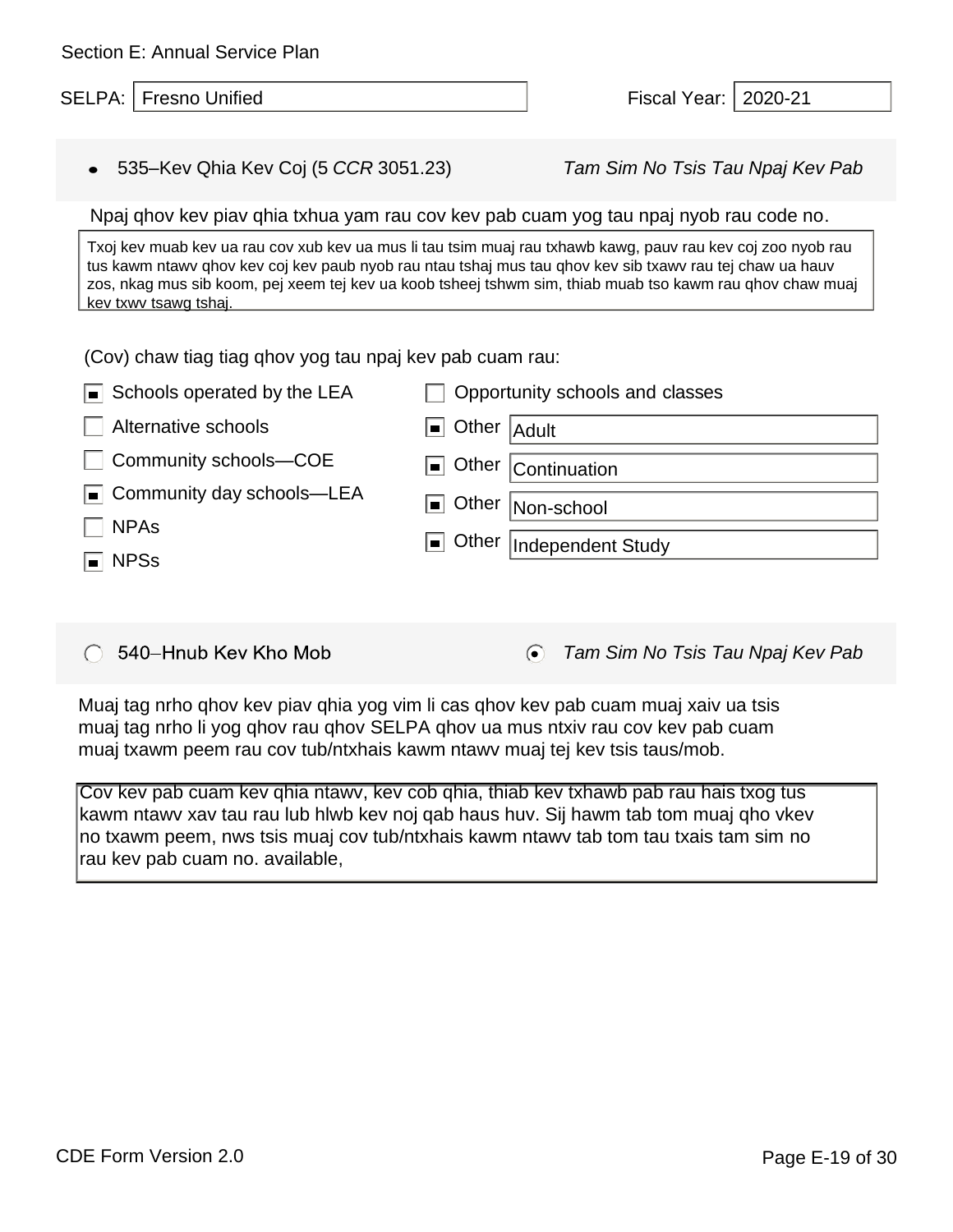| Section E: Annual Service Plan                                                                                                                                                                                                                                                                                                                                                                                                                                                                                                                                                                                                                                                                                                                                                                                                        |                                                                                       |  |  |
|---------------------------------------------------------------------------------------------------------------------------------------------------------------------------------------------------------------------------------------------------------------------------------------------------------------------------------------------------------------------------------------------------------------------------------------------------------------------------------------------------------------------------------------------------------------------------------------------------------------------------------------------------------------------------------------------------------------------------------------------------------------------------------------------------------------------------------------|---------------------------------------------------------------------------------------|--|--|
| SELPA:   Fresno Unified                                                                                                                                                                                                                                                                                                                                                                                                                                                                                                                                                                                                                                                                                                                                                                                                               | 2020-21<br>Fiscal Year:                                                               |  |  |
|                                                                                                                                                                                                                                                                                                                                                                                                                                                                                                                                                                                                                                                                                                                                                                                                                                       |                                                                                       |  |  |
| 545-Muab Kev Kho Hauv Tsev<br>$\left( \bullet \right)$                                                                                                                                                                                                                                                                                                                                                                                                                                                                                                                                                                                                                                                                                                                                                                                | Tam Sim No Tsis Tau Npaj Kev Pab<br>$\left( \quad \right)$                            |  |  |
|                                                                                                                                                                                                                                                                                                                                                                                                                                                                                                                                                                                                                                                                                                                                                                                                                                       | Npaj ghov kev piav ghia txhua yam rau cov kev pab cuam yog tau npaj nyob rau code no. |  |  |
| mus zoo tsi ntsees zoo rau txhawb pab qhov kev kawm ntawy kev kawm.                                                                                                                                                                                                                                                                                                                                                                                                                                                                                                                                                                                                                                                                                                                                                                   | Qhov 24-teev, tawm-rau-qhov chaw muab tso nyob hauv tsev tias npaj cov kev pab cuam   |  |  |
| (Cov) chaw tiag tiag qhov yog tau npaj kev pab cuam rau:                                                                                                                                                                                                                                                                                                                                                                                                                                                                                                                                                                                                                                                                                                                                                                              |                                                                                       |  |  |
| Schools operated by the LEA                                                                                                                                                                                                                                                                                                                                                                                                                                                                                                                                                                                                                                                                                                                                                                                                           | Opportunity schools and classes                                                       |  |  |
| Alternative schools                                                                                                                                                                                                                                                                                                                                                                                                                                                                                                                                                                                                                                                                                                                                                                                                                   | Other                                                                                 |  |  |
| Community schools-COE                                                                                                                                                                                                                                                                                                                                                                                                                                                                                                                                                                                                                                                                                                                                                                                                                 | Other                                                                                 |  |  |
| Community day schools-LEA                                                                                                                                                                                                                                                                                                                                                                                                                                                                                                                                                                                                                                                                                                                                                                                                             | Other                                                                                 |  |  |
| <b>NPAs</b>                                                                                                                                                                                                                                                                                                                                                                                                                                                                                                                                                                                                                                                                                                                                                                                                                           | Othe                                                                                  |  |  |
| <b>NPSs</b>                                                                                                                                                                                                                                                                                                                                                                                                                                                                                                                                                                                                                                                                                                                                                                                                                           |                                                                                       |  |  |
| 610–Kev Pab Tsi Ntees rau for Low<br>$\odot$<br>Incidence Disabilities (5 CCR 3051.16)                                                                                                                                                                                                                                                                                                                                                                                                                                                                                                                                                                                                                                                                                                                                                | Tam Sim No Tsis Tau Npaj Kev Pab<br>$\left( \right)$                                  |  |  |
|                                                                                                                                                                                                                                                                                                                                                                                                                                                                                                                                                                                                                                                                                                                                                                                                                                       | Npaj qhov kev piav qhia txhua yam rau cov kev pab cuam yog tau npaj nyob rau code no. |  |  |
| Cov kev pab cuam rau tej kev tsis taus/mob loj (Low incidence) yog nrhiav tau li yog cov ntawm tau paj cov neeg<br>kawm ntawv leej twg lub cev tuag tsis muaj zog kiag, ghov muag tsis pom kev, leej twg lag ntseg, hnov lus<br>nyuab, los yog lag ntseg-dig muag (orthopedic impairment (OI)), visual impairment (VI), who are deaf, hard of<br>hearing (HH), or deaf-blind (DB). Tsis ntsees, cov kev pab cuam yog tau npaj nyob rau cov chaw kawm ntawv<br>nrog tus xib hwb itinerant los yog itinerant teacher/specialist. Kev sib tham saib xyuas ua yog tau npaj rau tus<br>xib hwb, tus neeg ua hauj lwm, thiab cov niam txiv li xav tau. Cov kev pab cuam no yuav tsum tau muab sau<br>hais meej meej nyob rau tus kawm ntawy qhov IEP, muaj tag nrho tsis tu ncua thiab sij ahwm rau cov kev pab<br>cuam rau tus kawm ntawy. |                                                                                       |  |  |
| (Cov) chaw tiag tiag qhov yog tau npaj kev pab cuam rau:                                                                                                                                                                                                                                                                                                                                                                                                                                                                                                                                                                                                                                                                                                                                                                              |                                                                                       |  |  |
| Schools operated by the LEA                                                                                                                                                                                                                                                                                                                                                                                                                                                                                                                                                                                                                                                                                                                                                                                                           | Opportunity schools and classes                                                       |  |  |
| Alternative schools                                                                                                                                                                                                                                                                                                                                                                                                                                                                                                                                                                                                                                                                                                                                                                                                                   | Other                                                                                 |  |  |
| Community schools-COE                                                                                                                                                                                                                                                                                                                                                                                                                                                                                                                                                                                                                                                                                                                                                                                                                 | Other                                                                                 |  |  |
| Community day schools-LEA                                                                                                                                                                                                                                                                                                                                                                                                                                                                                                                                                                                                                                                                                                                                                                                                             | Other                                                                                 |  |  |
| <b>NPAs</b>                                                                                                                                                                                                                                                                                                                                                                                                                                                                                                                                                                                                                                                                                                                                                                                                                           | Other                                                                                 |  |  |
| <b>NPSs</b>                                                                                                                                                                                                                                                                                                                                                                                                                                                                                                                                                                                                                                                                                                                                                                                                                           |                                                                                       |  |  |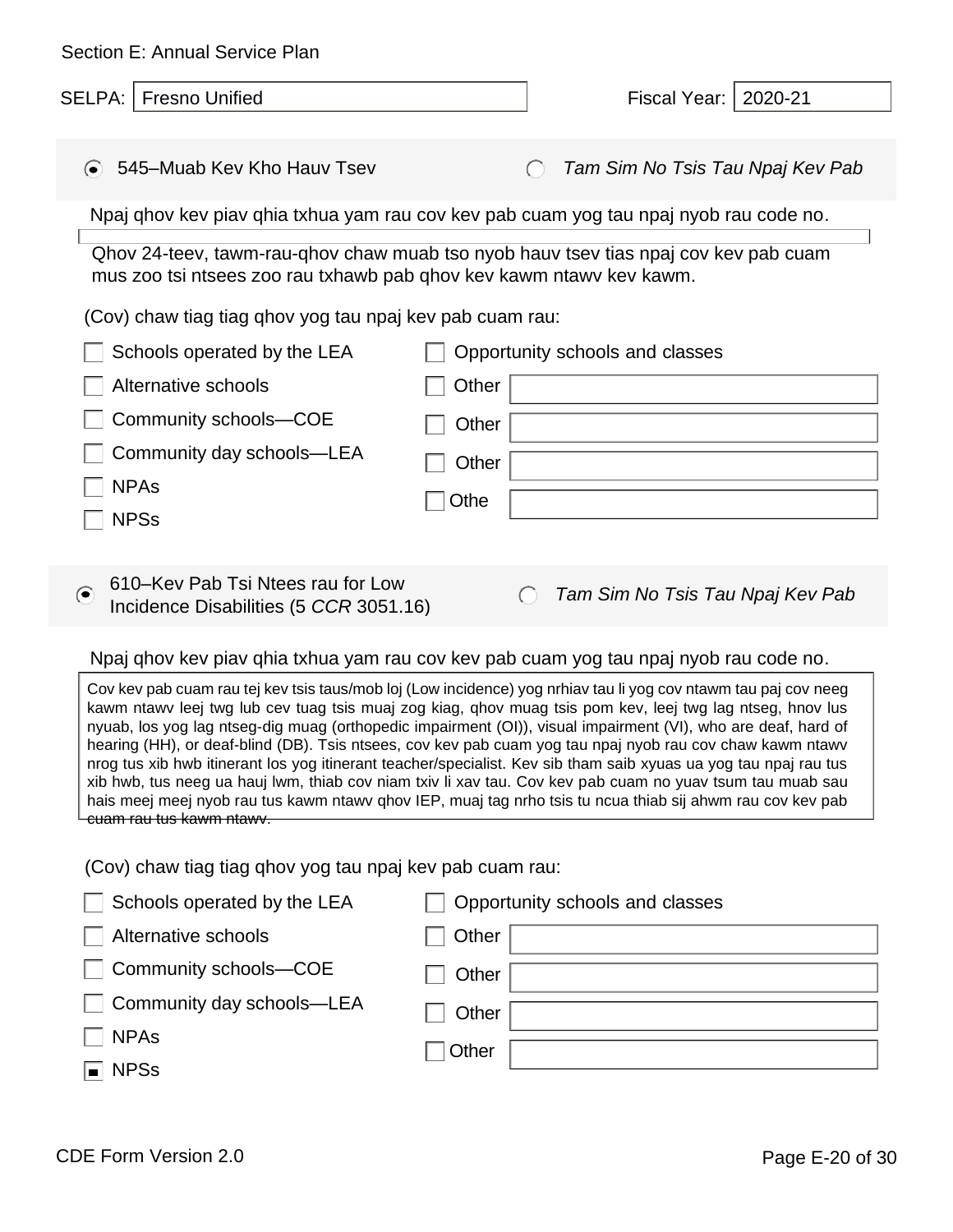| Section E: Annual Service Plan                                       |                                                                                                                                                                                                                                                                                                                                                                                                                                                                      |
|----------------------------------------------------------------------|----------------------------------------------------------------------------------------------------------------------------------------------------------------------------------------------------------------------------------------------------------------------------------------------------------------------------------------------------------------------------------------------------------------------------------------------------------------------|
| SELPA:   Fresno Unified                                              | Fiscal Year:<br>2020-21                                                                                                                                                                                                                                                                                                                                                                                                                                              |
| 710-Tsi Ntsees Lag Nteg thiab Hnov Lus<br>⊝<br>Nyuab (5 CCR 3051.18) | Tam Sim No Tsis Tau Npaj Kev Pab                                                                                                                                                                                                                                                                                                                                                                                                                                     |
|                                                                      | Npaj ghov kev piav ghia txhua yam rau cov kev pab cuam yog tau npaj nyob rau code no.                                                                                                                                                                                                                                                                                                                                                                                |
| hauj lwm rau tsev kawm ntawv.                                        | Cov kev pab cuam no muaj tag nrho kev kho qhia hais lus, nyeeem ntawv hais lus, kev cob qhia hais lus,<br>thiab/lossis kev ghia ntawv nyob rau tus kawm ntawv ghov mode rau kev sib tham cev lus. Cov kev pab cuam<br>kom rov qab zoo thiab kev kawm ntawv; kev ua tau zoo chav yuav tau kawm, tej hom, thiab qhov chaw xyaum;<br>thiab kev sib tham qhia saib xyuas cov tub/ntxhais kawm ntawv, niam txiv, cov xib hwb, thiab lwm cov neeg ua                       |
| (Cov) chaw tiag tiag qhov yog tau npaj kev pab cuam rau:             |                                                                                                                                                                                                                                                                                                                                                                                                                                                                      |
| Schools operated by the LEA                                          | Opportunity schools and classes                                                                                                                                                                                                                                                                                                                                                                                                                                      |
| Alternative schools                                                  | Other Special Education Center/Facility<br>▐▅▐                                                                                                                                                                                                                                                                                                                                                                                                                       |
| Community schools-COE                                                | Other   Adult<br>$\blacksquare$                                                                                                                                                                                                                                                                                                                                                                                                                                      |
| Community day schools-LEA                                            | Other   Non-school<br>$\blacksquare$                                                                                                                                                                                                                                                                                                                                                                                                                                 |
| <b>NPAs</b>                                                          | Oth<br>▐▆▐<br>Independent Study                                                                                                                                                                                                                                                                                                                                                                                                                                      |
| <b>NPSs</b>                                                          |                                                                                                                                                                                                                                                                                                                                                                                                                                                                      |
| ● 720–Tshuai Xvuas Hnov Lus (5 CCR 3051.2)                           | $\circ$ Service is Not Currently Provided                                                                                                                                                                                                                                                                                                                                                                                                                            |
|                                                                      | Npaj qhov kev piav qhia txhua yam rau cov kev pab cuam yog tau npaj nyob rau code no.                                                                                                                                                                                                                                                                                                                                                                                |
| muaj tag nrho.                                                       | Cov kev pab cuam no muaj tag nrho kev muab ntsuas rau qhov hno v lus, saib xyuas tshuab pab kom hnov lus,<br>thiab siv txoj kev ntsuam xyuas txoj sab hnov lus. Cov kev pab cuam sib tham qhia saib xyuas nrog cov xib hwb,<br>cov niam txiv, lossis cov xib hwb qhia hais lus yuav tsum tau txheeb nrhiav tau nyob rau qhov IEP yog muaj nuj<br>nqis, sij hawm ncua, thiab sij hawm ntev li cas rau ntsib; ntsib tsis tu ncua xav hais tias kev pab thiab yuav tsis |
| (Cov) chaw tiag tiag qhov yog tau npaj kev pab cuam rau:             |                                                                                                                                                                                                                                                                                                                                                                                                                                                                      |
| Schools operated by the LEA                                          | Opportunity schools and classes                                                                                                                                                                                                                                                                                                                                                                                                                                      |
| <b>Alternative schools</b>                                           | ■ Other Special Education Center/Facility                                                                                                                                                                                                                                                                                                                                                                                                                            |
| Community schools-COE                                                | О<br>Other Adult                                                                                                                                                                                                                                                                                                                                                                                                                                                     |
| Community day schools-LEA                                            | Other Non-school                                                                                                                                                                                                                                                                                                                                                                                                                                                     |
| <b>NPAs</b>                                                          | L Other <sub>Independent Study</sub>                                                                                                                                                                                                                                                                                                                                                                                                                                 |
| <b>NPSs</b>                                                          |                                                                                                                                                                                                                                                                                                                                                                                                                                                                      |
|                                                                      |                                                                                                                                                                                                                                                                                                                                                                                                                                                                      |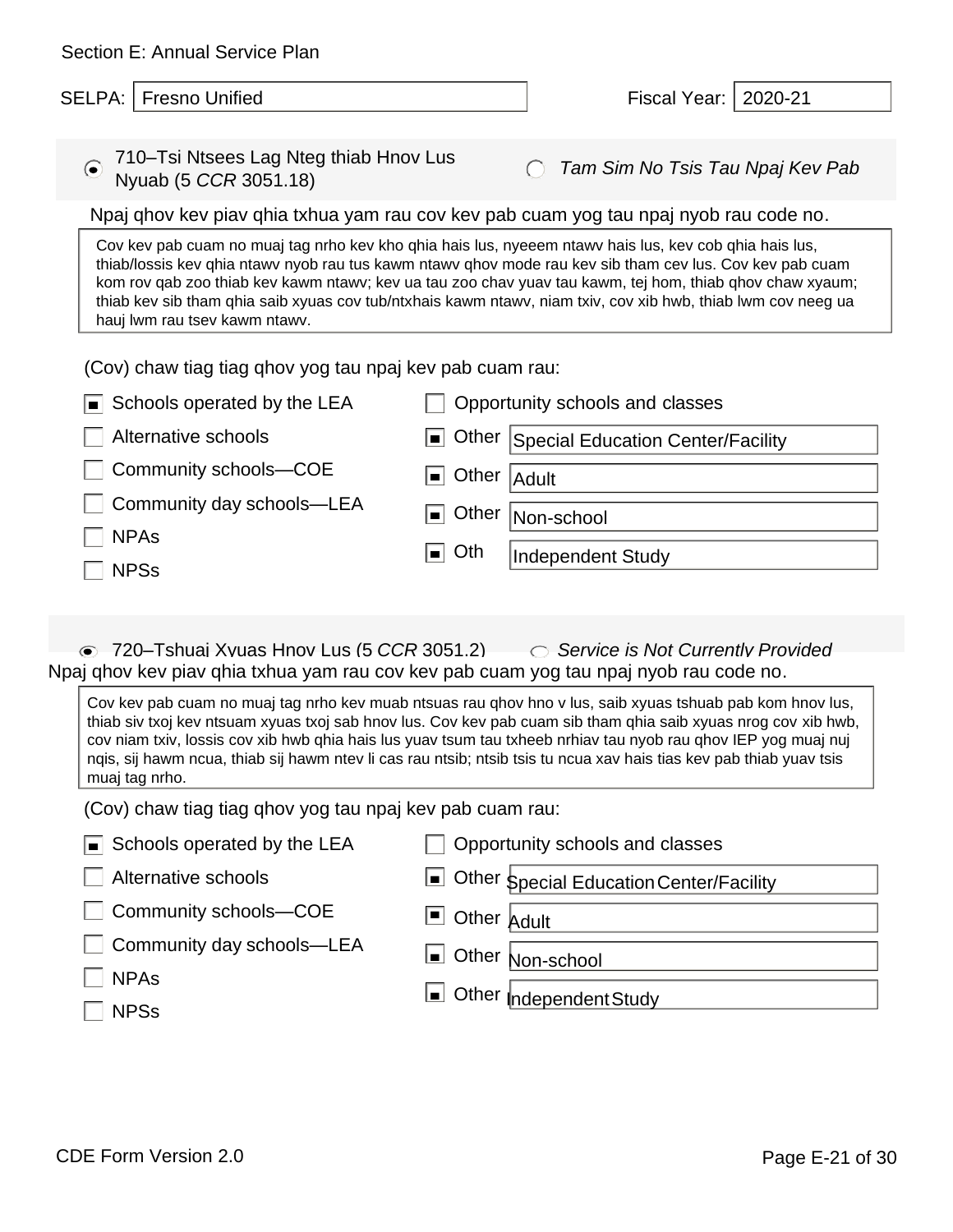| Section E: Annual Service Plan |  |  |
|--------------------------------|--|--|
|--------------------------------|--|--|

|  | SELPA:   Fresno Unified | Fiscal Year:   2020-21 |  |
|--|-------------------------|------------------------|--|
|--|-------------------------|------------------------|--|

725–Tsi Ntsees Qhov Muag Pom Kev (5 *CCR 3051.7) Tam Sim No Tsis Tau Npaj Kev Pab*

#### Npaj qhov kev piav qhia txhua yam rau cov kev pab cuam yog tau npaj nyob rau code no.

Qhov no yog ib hom dav dav rau cov kev pab cuam tau npaj rau cov tub/ntxhais kawm ntawv muaj qhov tsis pom kev. Nws muaj tag nrho kev soj ntsuam rau qhov muag pom kev; cov kev hloov pauv chav yuav tau kawm li ua tau kom txaus tus kawm ntawv kev kawm tej kev xav tau muaj tag nrho cov ntawv dig muag, cov ntawv loj loj, thiab loj ib nrab; kev qhia nyob rau seem li xav tau; kev xyaum cov lus hais thiab tej kev txawj paub kev kawm; tej kev txawj sib tham cev lus muaj tag nrho xaiv lwm yam rau nyeem ntawv thiab sau ntawv; thiab sib koom, kev ntsawv siab, hauj lwm, kev kawm ua hauj lwm, thiab tej kev txawj nyob tau tus kheej. Nws muaj ta gnrho kev cev tswj rau lwm cov muab kev npaj cov kev pab cuam rau cov tub/ntxhais kawm ntawv zoo li yog cov sau ntawv, cov nyeem ntawv, cov counselors, kev qhia thiab orientation and mobility specialists, tus xib hwb qhia hauj lwm/kawm ua hauj lwm thiab lwm cov thiab muab tso ua ken rog tus kawm ntawv lub chav kawm tus xib hwb.

| $\blacksquare$ Schools operated by the LEA | Opportunity schools and classes         |
|--------------------------------------------|-----------------------------------------|
| Alternative schools                        | Other Special Education Center/Facility |
| Community schools-COE                      | Other Non-School                        |
| Community day schools—LEA                  | Other Adult                             |
| $\Box$ NPAs                                |                                         |
| <b>NPSs</b>                                | Other Childcare, Headstart              |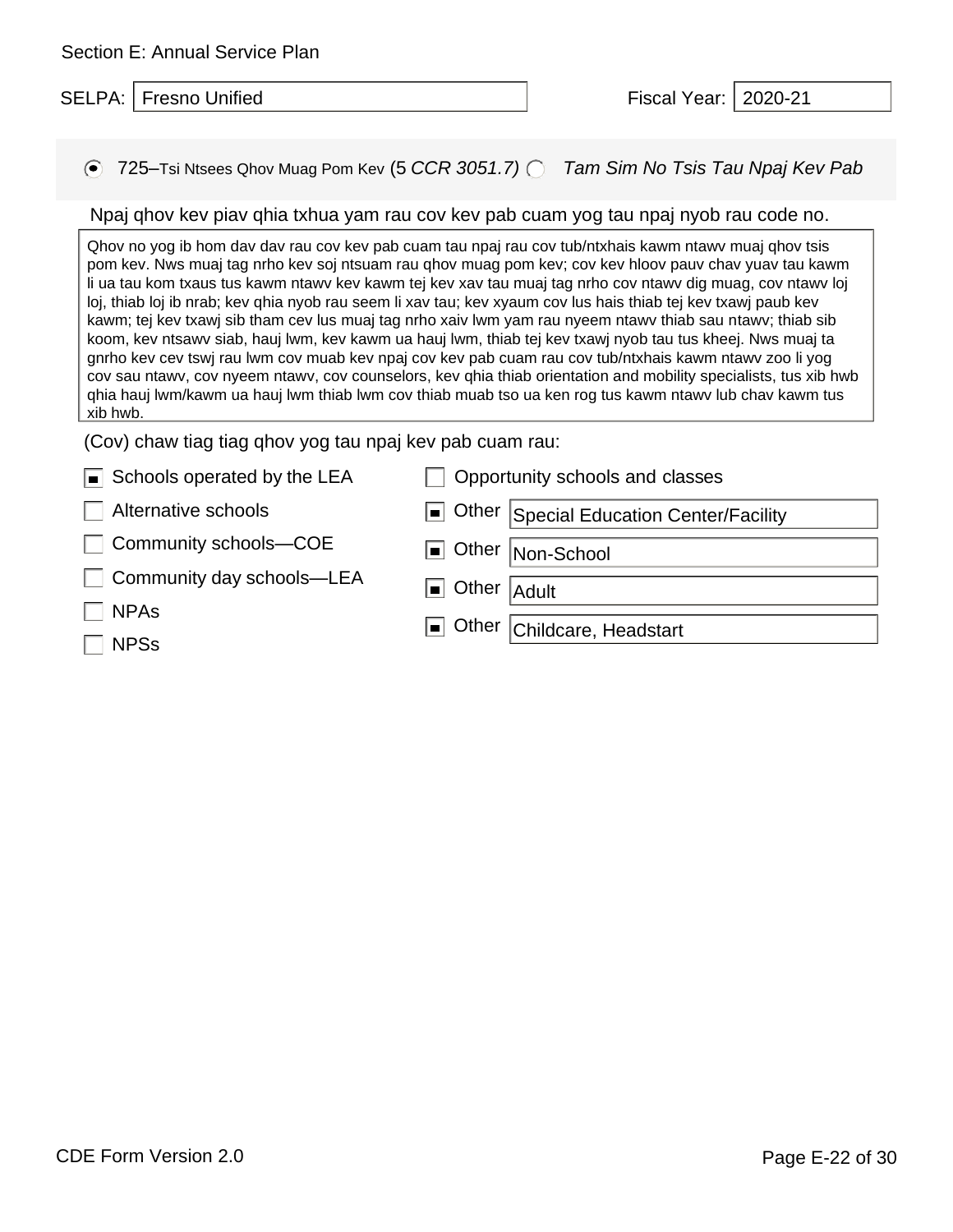| <b>Section E: Annual Service Plan</b>                                                                                                                                                                                                                                                                                                                                                                                                                                                                                                                                                                      |                                  |                                           |         |  |  |  |
|------------------------------------------------------------------------------------------------------------------------------------------------------------------------------------------------------------------------------------------------------------------------------------------------------------------------------------------------------------------------------------------------------------------------------------------------------------------------------------------------------------------------------------------------------------------------------------------------------------|----------------------------------|-------------------------------------------|---------|--|--|--|
| <b>Fresno Unified</b><br>SELPA:                                                                                                                                                                                                                                                                                                                                                                                                                                                                                                                                                                            |                                  | Fiscal Year:                              | 2020-21 |  |  |  |
|                                                                                                                                                                                                                                                                                                                                                                                                                                                                                                                                                                                                            |                                  |                                           |         |  |  |  |
| 730–Kev Qhia thiab Mus Kev (5 CCR 3051.3)<br>⊙                                                                                                                                                                                                                                                                                                                                                                                                                                                                                                                                                             |                                  | Tam Sim No Tsis Tau Npaj Kev Pab          |         |  |  |  |
| Npaj ghov kev piav ghia txhua yam rau cov kev pab cuam yog tau npaj nyob rau code no.                                                                                                                                                                                                                                                                                                                                                                                                                                                                                                                      |                                  |                                           |         |  |  |  |
| Cov tub/ntxhais kawm ntawv nrog txheeb nrhiav tau qhov muag tsis pom kev yog tau cob qhia nyob rau kev<br>paub lub cev thiab nkag siab seb yuav txav mus los li cas. Cov tub/ntxhais kawm ntawv tau cob qhia rau tej kev<br>txawj xyaum rau lawy muaj peev xwm mus los dawb huv thiab tau kheej ib leeg kwy yees li tsev kawm ntawy<br>thiab nyob rau hauv zos. Nws yuav muaj tag nrho cov kev pab cuam sib tham saib xyuas qhia rau cov niam<br>txiv hais txog lawv cov menyuam yuav tsum tau muaj cov kev pab cuam raws li rau rau qhov IEP.<br>(Cov) chaw tiag tiag qhov yog tau npaj kev pab cuam rau: |                                  |                                           |         |  |  |  |
| Schools operated by the LEA<br>пI                                                                                                                                                                                                                                                                                                                                                                                                                                                                                                                                                                          |                                  | Opportunity schools and classes           |         |  |  |  |
| Alternative schools                                                                                                                                                                                                                                                                                                                                                                                                                                                                                                                                                                                        |                                  | ■ Other Special Education Center/Facility |         |  |  |  |
| Community schools-COE                                                                                                                                                                                                                                                                                                                                                                                                                                                                                                                                                                                      | Other<br>$\blacksquare$<br>Adult |                                           |         |  |  |  |
| Community day schools-LEA                                                                                                                                                                                                                                                                                                                                                                                                                                                                                                                                                                                  | Other                            |                                           |         |  |  |  |
| <b>NPAs</b>                                                                                                                                                                                                                                                                                                                                                                                                                                                                                                                                                                                                | Other                            |                                           |         |  |  |  |
| <b>NPSs</b>                                                                                                                                                                                                                                                                                                                                                                                                                                                                                                                                                                                                |                                  |                                           |         |  |  |  |

735-Kev Piav Qhia Ntawv Dig Muag (5CCR3051.22)  $\odot$ *Tam Sim No Tsis Tau Npaj Kev Pab*  $\bigcirc$ 

Muaj tag nrho qhov kev piav qhia li yog rau vim I cas cov kev pab cuam xaiv muaj yog tsis muaj tag nrho li yog qhov rau qhov SELPA's ua mus ntxiv rau cov kev pab cuam muaj txawm peem rau cov tub/ntxhais kawm ntawv muaj tej kev tsis taus/mob.

Txhua qhov piav qhia cov kev pab cuam rau muab tig cov ntawv los ntawm sau rau Ntawv Dig Muag (Braille). Nws yuav muaj tag nrho cov phau ntawv kawm, cov kev tshau, cov nplooj ntawv ua hauj lwm, lossis txhua yam ua tau rau kev qhia ntawv. Qhov sau ntawv yuav tsum yog muaj kev tsim nyog txaus tau txais nyob rau English Braille ib yam li yog Nemeth Code (lej) thiab yog muaj ntawv pov thawj tsi ntees nrog lub coos haum zoo phim. Sij hawm qhov kev pab cuam no tab tom muaj txawm peem, nws tsis muaj cov tub/ntxhais kawm ntawv tam sim tab tom tau txais qhov kev pab cuam no.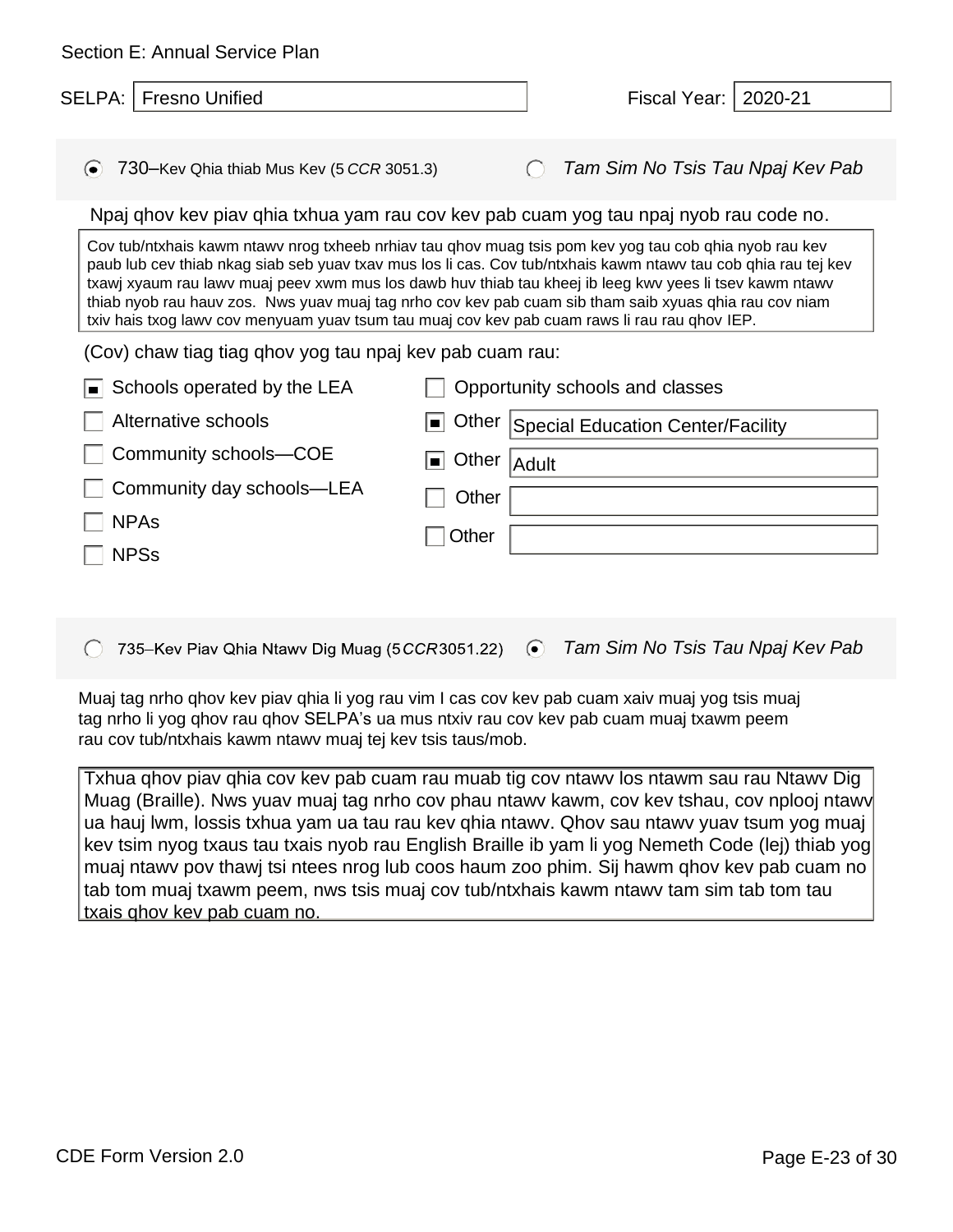| Section E: Annual Service Plan                                                                                                                                                                                                                                                                                                  |                                                                                                                                                                                                                                                                                                                                                                                                                                                                                                                                                              |
|---------------------------------------------------------------------------------------------------------------------------------------------------------------------------------------------------------------------------------------------------------------------------------------------------------------------------------|--------------------------------------------------------------------------------------------------------------------------------------------------------------------------------------------------------------------------------------------------------------------------------------------------------------------------------------------------------------------------------------------------------------------------------------------------------------------------------------------------------------------------------------------------------------|
| <b>SELPA:</b><br><b>Fresno Unified</b>                                                                                                                                                                                                                                                                                          | Fiscal Year:   2020-21                                                                                                                                                                                                                                                                                                                                                                                                                                                                                                                                       |
| 740-Tsi Ntsees Cov Kev Pab Lub Cev (5<br>$\left( \bullet \right)$<br>CCR 3030(e) and 3051.16)<br><del>Kkhoom.</del><br>(Cov) chaw tiag tiag qhov yog tau npaj kev pab cuam rau:<br>Schools operated by the LEA<br>▐■<br>Alternative schools<br>Community schools-COE<br>Community day schools-LEA<br><b>NPAs</b><br><b>NPSs</b> | Tam Sim No Tsis Tau Npaj Kev Pab<br>Npaj ghov kev piav ghia txhua yam rau cov kev pab cuam yog tau npaj nyob rau code no.<br>Tsi ntsees tau tsim muaj kev qhia ntawv muaj zoo ib yam li rau tej kev xav tau sib txawv rau cov tub/ntxhais<br>kawm ntawy muaj tej kev tsis tau/mob cev tsis muaj zog, muaj tag nrho tsi ntsees cov ntawy thiab tej<br>Opportunity schools and classes<br>Other<br>Special Education Center/Facility<br>$\blacksquare$<br>Other<br>Adult<br>$\blacksquare$<br>Other<br>Non-school<br>$\blacksquare$<br>Other<br>Childcare<br>ш |
| 745–Cov Kev pab Cuam Nyeem Ntawv (5CCR3051.16) $\odot$                                                                                                                                                                                                                                                                          | Tam Sim No Tsis Tau Npaj Kev Pab                                                                                                                                                                                                                                                                                                                                                                                                                                                                                                                             |
| muaj tej kev tsis taus/mob.                                                                                                                                                                                                                                                                                                     | Muaj tag nrho qhov kev piav qhia li yog rau vim li cas qhov kev pab cuam xaiv rau vim li cas kev xaiv ua<br>yog tsis muaj tag nrho li yog qhov rau qhov SELPA's ua mus ntxiv cov kev pab cuam muaj txawm peem<br>Cov kev pab cuam nyeem ntawy tsis npaj tam sim no tsis tau npaj nyob rau Fresno Unified.                                                                                                                                                                                                                                                    |
|                                                                                                                                                                                                                                                                                                                                 |                                                                                                                                                                                                                                                                                                                                                                                                                                                                                                                                                              |
| 750-Kev pab Sau Ntawv Rau (5 CCR3051.16)                                                                                                                                                                                                                                                                                        | Tam Sim No Tsis Tau Npaj Kev Pab<br>$\odot$                                                                                                                                                                                                                                                                                                                                                                                                                                                                                                                  |
| peem rau cov tub/ntxhais kawm ntawv muaj tej kev tsis taus/mob.                                                                                                                                                                                                                                                                 | Muaj tag nrho qhov kev piav qhia li yog vim li cas qhov kev pab xaiv ua yog tsis muaj tag<br>nrho li yog qhov rau qhov SELPA qhov ua mus ntxiv rau cov kev pab cuam muaj txawm                                                                                                                                                                                                                                                                                                                                                                               |

Txhua yam kev pab tsi ntsees tau muab rau tus kawm ntawv rau lub ntsiab tsi ntsees rau pab sau ntawv rau thaum tus kawm ntawv tsis muaj peev xwm sau tau tus kheej. Qhov no muaj tag nrho, tab sis tsis hais npaum li cas rau, qog sau cov ntawv los ntawm lwm tus menyuam kawm ntawv lossis kev sau rau thev-kaw cov lus hais qhia paub los ntawm lub chav lossis pab li tau sau cov ntsiab lus. Qhov no tsis muaj tag nrho kev qhia ntawv nyob rau qhov kev tab tom ua xyaum seb yuav sau ntawv li cas. Sij hawm tab tom muaj kev pab cuam txawm peem, nws tsis muaj cov tub/ntxhais kawm ntawv tau txais qhov kev pab cuam tam sim no..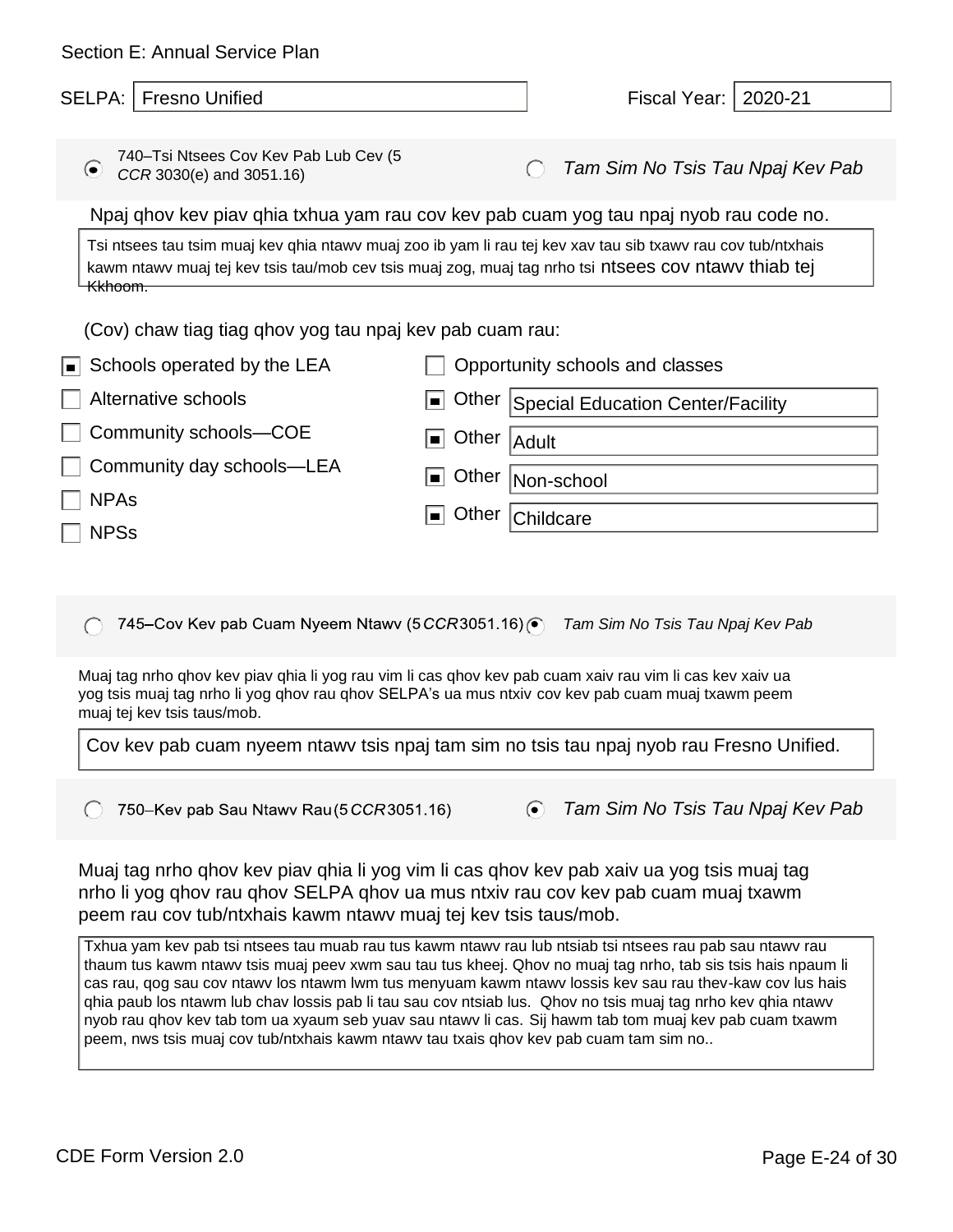| Section E: Annual Service Plan                                                                                                                                                                                                                                                                          |                                                                                                                                                                                                                                                                                                                                                                                                                                                                       |
|---------------------------------------------------------------------------------------------------------------------------------------------------------------------------------------------------------------------------------------------------------------------------------------------------------|-----------------------------------------------------------------------------------------------------------------------------------------------------------------------------------------------------------------------------------------------------------------------------------------------------------------------------------------------------------------------------------------------------------------------------------------------------------------------|
| SELPA: I<br><b>Fresno Unified</b>                                                                                                                                                                                                                                                                       | 2020-21<br>Fiscal Year:                                                                                                                                                                                                                                                                                                                                                                                                                                               |
| 755-Kev Pab Sau Ntawv(5CCR3051.16)<br>$\left( \right)$                                                                                                                                                                                                                                                  | Tam Sim No Tsis Tau Npaj Kev Pab<br>$\odot$                                                                                                                                                                                                                                                                                                                                                                                                                           |
|                                                                                                                                                                                                                                                                                                         | Txhua qhov kev pab cuam muab sau rau tig ua ntawy nyob rau luam tawm rau qhov mode rau<br>kev sib tham cev lus tau zoo rau tus kawm ntawy. Qhov no yuav muaj tag nrho kev hais ua<br>lus cov kev pab cuam nws yuav tau txais cov phau ntawy, cov kev tshau, cov nplooj ntawy<br>hauj lwm, los yog txhua yam li ua tau rau kev qhia. Sij hawm tab tom muaj cov kev pab cuam<br>txawm peem, nws tsis muaj cov menyuam kawm ntawy tab tom tau txais tam sim qhov kev pab |
| 760-Kev pab Ua Si, muaj tag nrho<br>Therapeutic Recreation (5 CCR 3051.15)                                                                                                                                                                                                                              | Tam Sim No Tsis Tau Npaj Kev Pab                                                                                                                                                                                                                                                                                                                                                                                                                                      |
| txais qhov kev pab cuam no.                                                                                                                                                                                                                                                                             | Cov Kev Kawm Therapeutic recreation thiab specialized instructional programs tau tsim muaj rau pab tus kawm<br>ntawy yuav los ua tau kheej li ua tau nyob rau cov dej num nyob dawb ua, thiab tshaum ua tau thiab zoo phim,<br>muab kev qhia tus kawm ntawv qhov kev muab tso ua ke nyob rau cov kev kawm txhua yam kawm ua si<br>programs. Sij hawm tab tom muaj kev pab no txawm peem, nws tsis muaj cov tub/ntxhais kawm ntawv tab tom tau                         |
| (Cov) Chaw kiag qhov twg qhov kev pab cuam yog tau npaj rau:<br>$\Box$ Cov tsev kawm ntawv tau ua nrog qhov LEA<br>□ Xaiv lwm Cov Tsev Kawm Ntawv<br>$\Box$ Cov tsev kawm ntawv hauv zos-COE<br>$\Box$ Zos cov kev kawm ntawv kawj leej hnub-LEA<br>$\Box$ Tsis yog tsoom fwv cov tsev kawm ntawv (NPS) | $\Box$ Cib fim rau cov tsev kawm ntawv thiab cov chav<br>$\boxtimes$ Lwm Yam<br>Tsis yog- tsev kawm ntawv<br>$\Box$ Lwm Yam<br>$\Box$ Lwm Yam<br>$\Box$ Lwm Yam                                                                                                                                                                                                                                                                                                       |
| 820-Kev Paub College<br>⊝<br>(34 CFR 300.39 and 300.43)                                                                                                                                                                                                                                                 | Tam Sim No Tsis Tau Npaj Kev Pab                                                                                                                                                                                                                                                                                                                                                                                                                                      |
| thiab kev thov nyiaj kawm ntawy pab.                                                                                                                                                                                                                                                                    | Npaj ghov kev piav ghia txhua yam rau cov kev pab cuam yog tau npaj nyob rau code no.<br>Kev paub College yog qhov paub rau cov kev ua thiab txhab ntau ntxiv tus kawm ntawv kev xyaum hais txog<br>cov cib fim kev kawm ntawy siab, cov lus hais qhia paub thiab muaj cov kev ua tias muaj txawm peem muaj tag<br>nrho, tab sis hais tau npaum li cas, kev npaj kawm hauj lwm, chav yuav kawm ua ntej, kev nkag tau mus rau,                                         |
| (Cov) chaw tiag tiag qhov yog tau npaj kev pab cuam rau:                                                                                                                                                                                                                                                |                                                                                                                                                                                                                                                                                                                                                                                                                                                                       |
| Schools operated by the LEA<br>$\blacksquare$                                                                                                                                                                                                                                                           | Opportunity schools and classes                                                                                                                                                                                                                                                                                                                                                                                                                                       |
| Alternative schools                                                                                                                                                                                                                                                                                     | Other<br>$\blacksquare$<br>Independent Study                                                                                                                                                                                                                                                                                                                                                                                                                          |
| Community schools-COE                                                                                                                                                                                                                                                                                   | Other<br>Adult, Charter School<br>$\blacksquare$                                                                                                                                                                                                                                                                                                                                                                                                                      |
| Community day schools-LEA                                                                                                                                                                                                                                                                               | Other<br>$\blacksquare$<br><b>Continuation School</b>                                                                                                                                                                                                                                                                                                                                                                                                                 |
| <b>NPAs</b><br><b>NPSs</b>                                                                                                                                                                                                                                                                              | Other<br>Special Education Center/Facility<br>$\blacksquare$                                                                                                                                                                                                                                                                                                                                                                                                          |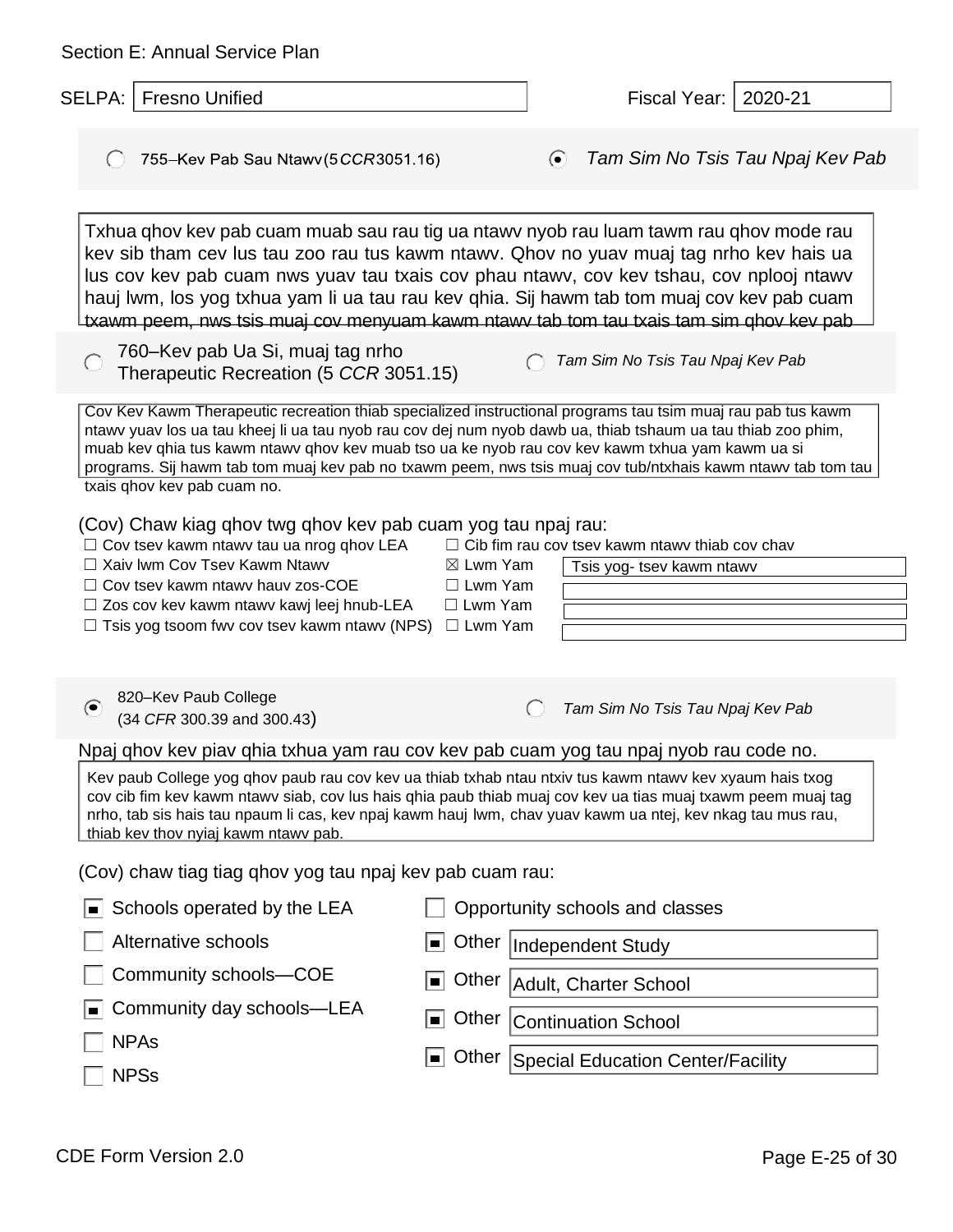| Section E: Annual Service Plan                                                                                                                                                                                                                                                                                                                                                                                                                                                                                                                                                                                                                                                                                                                             |                                                                                       |  |  |  |  |  |
|------------------------------------------------------------------------------------------------------------------------------------------------------------------------------------------------------------------------------------------------------------------------------------------------------------------------------------------------------------------------------------------------------------------------------------------------------------------------------------------------------------------------------------------------------------------------------------------------------------------------------------------------------------------------------------------------------------------------------------------------------------|---------------------------------------------------------------------------------------|--|--|--|--|--|
| <b>Fresno Unified</b><br><b>SELPA:</b>                                                                                                                                                                                                                                                                                                                                                                                                                                                                                                                                                                                                                                                                                                                     | 2020-21<br>Fiscal Year:                                                               |  |  |  |  |  |
|                                                                                                                                                                                                                                                                                                                                                                                                                                                                                                                                                                                                                                                                                                                                                            |                                                                                       |  |  |  |  |  |
| 830–Kev Soj Ntsuam Tshau Hauj Lwm, Kev Pab<br>Tswy Yim, Key Qhia, Key Qhia, thiab Key Soj<br>$\left( \bullet \right)$<br>Ntsuam Tshau Hauj Lwm (5 CCR 3051.14)                                                                                                                                                                                                                                                                                                                                                                                                                                                                                                                                                                                             | Tam Sim No Tsis Tau Npaj Kev Pab                                                      |  |  |  |  |  |
|                                                                                                                                                                                                                                                                                                                                                                                                                                                                                                                                                                                                                                                                                                                                                            | Npaj ghov kev piav ghia txhua yam rau cov kev pab cuam yog tau npaj nyob rau code no. |  |  |  |  |  |
| Teev kev kawm ntawv cov kev kawm tias yog muab qhia ncaj qha rau muaj zoo ib yam rau qhov kev npaj ua<br>ntej rau txhua txhua cov rau them lossis ua hauj lwm tsis them nyiam rau, thiab yuav muaj tag nrho kev pom zoo<br>rau kev paub ua hauj lwm, kev qhia ua hauj lwm, kev xyaum thiab/los yog muab chaw rau kawm, thiab kev soj<br>ntsuam tshau li kev muaj. Qhov no muaj tag nrho hauj lwm kev pab tswy yim rau pab tus kawm ntawy nyob rau<br>pab tus kawm ntawy nyob rau kev soj ntsuam tshau tus tub/tus ntxhais cov kev muaj peev xwm ua tau, tej kev<br>muaj peev xwm ua tau, thiab tej kev txaus siab ua ntej rau ua ntej yuav muab kev txiav txim siab rau hauj lwm<br>tiag tiag.<br>(Cov) chaw tiag tiag qhov yog tau npaj kev pab cuam rau: |                                                                                       |  |  |  |  |  |
| Schools operated by the LEA<br>$\blacksquare$                                                                                                                                                                                                                                                                                                                                                                                                                                                                                                                                                                                                                                                                                                              | Opportunity schools and classes                                                       |  |  |  |  |  |
| Alternative schools                                                                                                                                                                                                                                                                                                                                                                                                                                                                                                                                                                                                                                                                                                                                        | Other<br>Special Education Center/Facility<br>! ■ !                                   |  |  |  |  |  |
| Community schools-COE                                                                                                                                                                                                                                                                                                                                                                                                                                                                                                                                                                                                                                                                                                                                      | Other<br>I ■ I<br>Independent Study                                                   |  |  |  |  |  |
| Community day schools-LEA<br><b>NPAs</b>                                                                                                                                                                                                                                                                                                                                                                                                                                                                                                                                                                                                                                                                                                                   | Other<br>Adult, Charter School<br>$\blacksquare$                                      |  |  |  |  |  |
| <b>NPSs</b><br>$\blacksquare$                                                                                                                                                                                                                                                                                                                                                                                                                                                                                                                                                                                                                                                                                                                              | Other<br><b>Continuation School</b><br>$\blacksquare$                                 |  |  |  |  |  |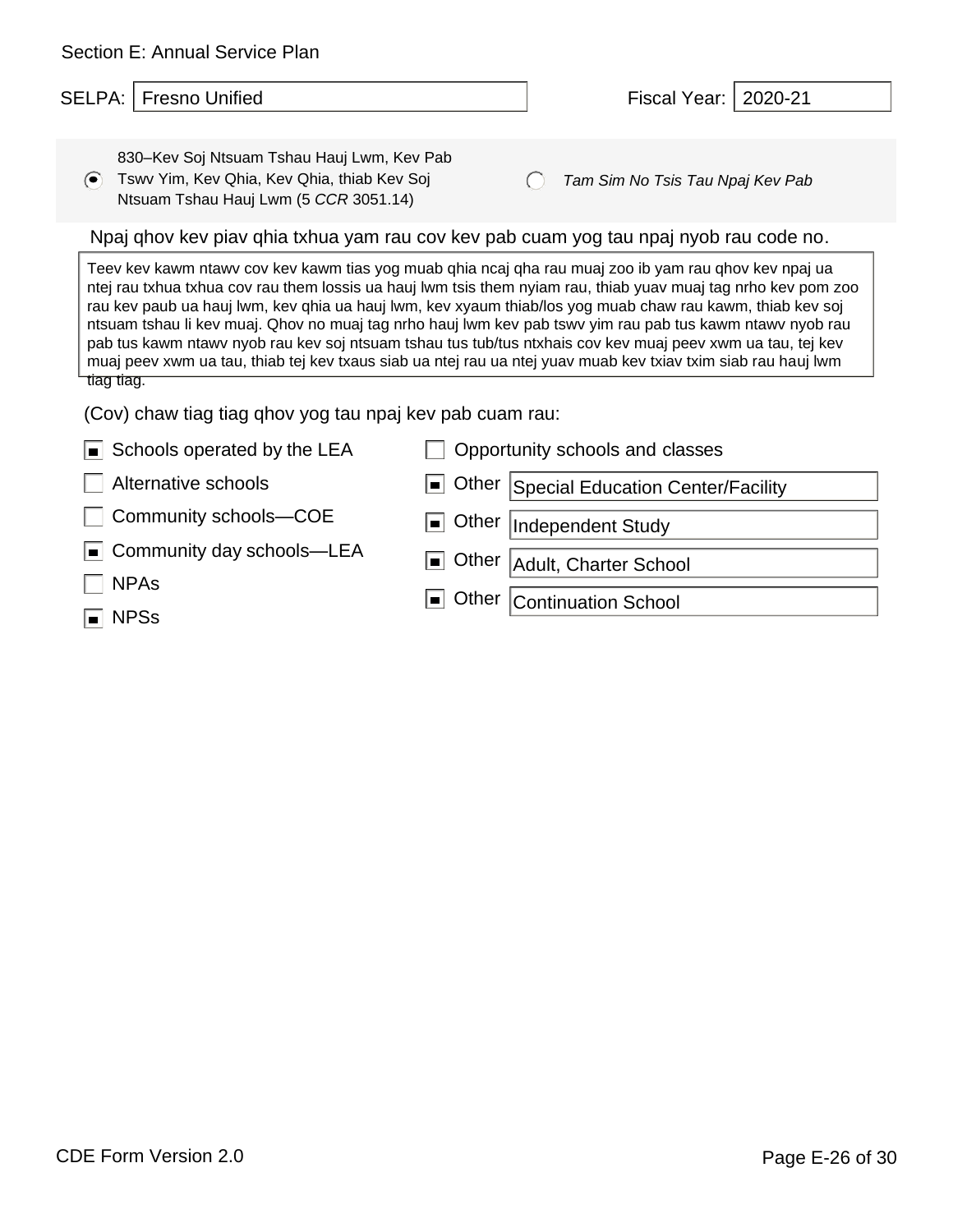| Section E: Annual Service Plan                                                                                                                                                                                                                                                                                                                                                                                                              |                                                                                                                                                                                                                                                                                                                                                                                                                                                                                                                                                                                                                                                                                   |  |  |  |  |  |  |
|---------------------------------------------------------------------------------------------------------------------------------------------------------------------------------------------------------------------------------------------------------------------------------------------------------------------------------------------------------------------------------------------------------------------------------------------|-----------------------------------------------------------------------------------------------------------------------------------------------------------------------------------------------------------------------------------------------------------------------------------------------------------------------------------------------------------------------------------------------------------------------------------------------------------------------------------------------------------------------------------------------------------------------------------------------------------------------------------------------------------------------------------|--|--|--|--|--|--|
| <b>Fresno Unified</b><br>SELPA:                                                                                                                                                                                                                                                                                                                                                                                                             | 2020-21<br>Fiscal Year:                                                                                                                                                                                                                                                                                                                                                                                                                                                                                                                                                                                                                                                           |  |  |  |  |  |  |
| 840–Kev Paub Hauj Lwm $(5~CCR~3051.14)$<br>$\odot$                                                                                                                                                                                                                                                                                                                                                                                          | Tam Sim No Tsis Tau Npaj Kev Pab<br>$\left( \quad \right)$                                                                                                                                                                                                                                                                                                                                                                                                                                                                                                                                                                                                                        |  |  |  |  |  |  |
| (Cov) chaw tiag tiag qhov yog tau npaj kev pab cuam rau:<br>Schools operated by the LEA<br>Alternative schools<br>Community schools-COE<br>Community day schools-LEA                                                                                                                                                                                                                                                                        | Npaj ghov kev piav ghia txhua yam rau cov kev pab cuam yog tau npaj nyob rau code no.<br>Kev hloov pab cuam cov kev pab cuam muaj tag nrho qhov kev pom zoo rau kev ceev tswj-tus kheej, kev npaj<br>ua hauj lwm, thiab kev qhia ua hauj lwm. Qhov no tsi ntsees ib yam qhov xav tau rau kev ceev tswv nyob nruab<br>nrab cov kev pom zoo thiab tsab cai Perkins Act kom paub tseeb tias cov tub/ntxhais kawm ntawv muaj tej kev<br>tsis tauss/mob nyob rau qhov ob yuav tsum muaj peev xwm yuav tau txais nyiam pab kawm ua hauj lwm.<br>Opportunity schools and classes<br>Other<br><b>Special Education Center/Facility</b><br>▉<br>Other<br>▐▆▏<br><b>Continuation School</b> |  |  |  |  |  |  |
| <b>NPAs</b><br><b>NPSs</b><br>ı                                                                                                                                                                                                                                                                                                                                                                                                             | Other   Adult, Charter School<br>▏▆▏<br>Other<br>Independent Study                                                                                                                                                                                                                                                                                                                                                                                                                                                                                                                                                                                                                |  |  |  |  |  |  |
| 850-Work Experience Education (5<br>$\odot$<br>CCR 3051.14)                                                                                                                                                                                                                                                                                                                                                                                 | Tam Sim No Tsis Tau Npaj Kev Pab<br>$\left( \right)$                                                                                                                                                                                                                                                                                                                                                                                                                                                                                                                                                                                                                              |  |  |  |  |  |  |
|                                                                                                                                                                                                                                                                                                                                                                                                                                             | Npaj qhov kev piav qhia txhua yam rau cov kev pab cuam yog tau npaj nyob rau code no.                                                                                                                                                                                                                                                                                                                                                                                                                                                                                                                                                                                             |  |  |  |  |  |  |
| Kev txawj paub kev kawm ntawv hauj lwm txhais hais tias tau muab teeb kev kawm ntawv cov<br>kev kawm tias yog ua ncaj qha muaj zoo ib yam li rau kev npaj ua ntej rau txhua txhua cov rau<br>kev ua hauj lwm them nyiaj lossis tsis them, los yog rau kev npaj ua ntej ntau ntxiv rau txoj hauj<br>Iwm yuav tsum muaj lwm yam tshaj daim baccalaureate los yog advanced degree.<br>(Cov) chaw tiag tiag qhov yog tau npaj kev pab cuam rau: |                                                                                                                                                                                                                                                                                                                                                                                                                                                                                                                                                                                                                                                                                   |  |  |  |  |  |  |
|                                                                                                                                                                                                                                                                                                                                                                                                                                             |                                                                                                                                                                                                                                                                                                                                                                                                                                                                                                                                                                                                                                                                                   |  |  |  |  |  |  |
| Schools operated by the LEA<br>O                                                                                                                                                                                                                                                                                                                                                                                                            | Opportunity schools and classes                                                                                                                                                                                                                                                                                                                                                                                                                                                                                                                                                                                                                                                   |  |  |  |  |  |  |
| Alternative schools<br>Community schools-COE<br>Community day schools-LEA                                                                                                                                                                                                                                                                                                                                                                   | Other   Adult<br>▐▆▏<br>Other<br>▏▆▏<br><b>Charter School</b><br>Other                                                                                                                                                                                                                                                                                                                                                                                                                                                                                                                                                                                                            |  |  |  |  |  |  |
| <b>NPAs</b><br><b>NPSs</b><br>$\blacksquare$                                                                                                                                                                                                                                                                                                                                                                                                | Other                                                                                                                                                                                                                                                                                                                                                                                                                                                                                                                                                                                                                                                                             |  |  |  |  |  |  |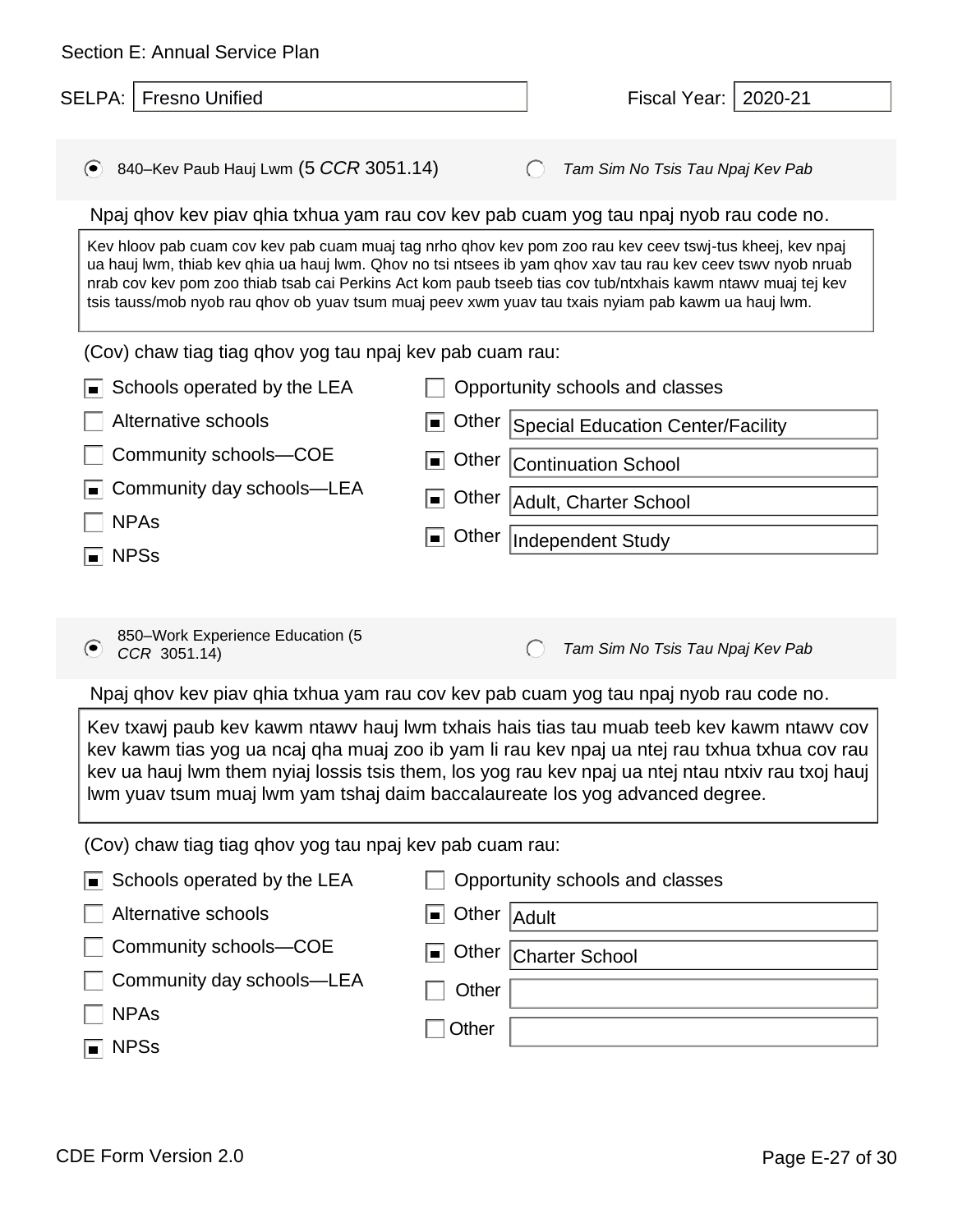| Section E: Annual Service Plan                                                                                                                                                                                                 |                                                                                                                                                                                                                                                                                                                                                                                                                                                                                                                                                                       |
|--------------------------------------------------------------------------------------------------------------------------------------------------------------------------------------------------------------------------------|-----------------------------------------------------------------------------------------------------------------------------------------------------------------------------------------------------------------------------------------------------------------------------------------------------------------------------------------------------------------------------------------------------------------------------------------------------------------------------------------------------------------------------------------------------------------------|
| SELPA:   Fresno Unified                                                                                                                                                                                                        | Fiscal Year:   2020-21                                                                                                                                                                                                                                                                                                                                                                                                                                                                                                                                                |
|                                                                                                                                                                                                                                |                                                                                                                                                                                                                                                                                                                                                                                                                                                                                                                                                                       |
| 855-Kev Qhia Ua Hauj Lwm (5 CCR<br>⊝                                                                                                                                                                                           | Tam Sim No Tsis Tau Npaj Kev Pab                                                                                                                                                                                                                                                                                                                                                                                                                                                                                                                                      |
|                                                                                                                                                                                                                                | Npaj ghov kev piav ghia txhua yam rau cov kev pab cuam yog tau npaj nyob rau code no.                                                                                                                                                                                                                                                                                                                                                                                                                                                                                 |
| npaj xyaum kom zoo dua qub ntxiv tuaj rau kev ua rau txoj hauj lwm.                                                                                                                                                            | Kev qhia ua hauj lwm yog qhov kev pab tias npaj kev pab thiab kev qhia rau tus neeg ua hauj lwm leej twg yuav<br>tsum muaj kev paub nyuab nrog ib lossis ntau cov tsi ntsees rau cov hauj lwm txhua txhua hnub thiab kev paub.<br>Qhov kev pab cuam tau npaj nrog tus neeg ghia leej twg muaj kev paub ua tau zoo zoo siab heev, tau muaj kev<br>txawj paub thiab tau muaj kev cob qhia nyob rau hauj lwm leej twg muab txiav txim tau seb tus neeg ua hauj<br>lwm ntawv tab tom muaj kev paub muaj kev nyuab xyaum tau zoo tshaj plaws thiab qhov qauv teeb qhia kev |
| (Cov) chaw tiag tiag qhov yog tau npaj kev pab cuam rau:                                                                                                                                                                       |                                                                                                                                                                                                                                                                                                                                                                                                                                                                                                                                                                       |
| Schools operated by the LEA                                                                                                                                                                                                    | Opportunity schools and classes                                                                                                                                                                                                                                                                                                                                                                                                                                                                                                                                       |
| Alternative schools                                                                                                                                                                                                            | Other Adult<br>▬▏                                                                                                                                                                                                                                                                                                                                                                                                                                                                                                                                                     |
| Community schools-COE                                                                                                                                                                                                          | Other                                                                                                                                                                                                                                                                                                                                                                                                                                                                                                                                                                 |
| Community day schools-LEA                                                                                                                                                                                                      | Other                                                                                                                                                                                                                                                                                                                                                                                                                                                                                                                                                                 |
| <b>NPAs</b>                                                                                                                                                                                                                    | Other                                                                                                                                                                                                                                                                                                                                                                                                                                                                                                                                                                 |
| <b>NPSs</b>                                                                                                                                                                                                                    |                                                                                                                                                                                                                                                                                                                                                                                                                                                                                                                                                                       |
|                                                                                                                                                                                                                                |                                                                                                                                                                                                                                                                                                                                                                                                                                                                                                                                                                       |
| 860-Saib Xyuas (5 CCR 3051.14)<br>$\bigcap$                                                                                                                                                                                    | Tam Sim No Tsis Tau Npaj Kev Pab<br>$\odot$                                                                                                                                                                                                                                                                                                                                                                                                                                                                                                                           |
| (code) no.                                                                                                                                                                                                                     | Npaj ghov kev piav ghia txhua yam rau cov kev pab cuam yog tau npaj nyob rau txoj cai                                                                                                                                                                                                                                                                                                                                                                                                                                                                                 |
| and the contract of the contract of the contract of the contract of the contract of the contract of the contract of the contract of the contract of the contract of the contract of the contract of the contract of the contra | Muab kev saib xyuas yog qhov tseem ceeb muaj kev qhia kev muaj zoo sib xws nyob nruab nrab tus kawm ntawv<br>the contract of the contract of the contract of the contract of the contract of the contract of the contract of                                                                                                                                                                                                                                                                                                                                          |

| thiab tus xib hwb mus rau kev feem raus tes ua mus. Tus neeg ua qauv muab kev txhawb, kev qhia, kev ua twb      |
|-----------------------------------------------------------------------------------------------------------------|
| zoo hais txhawb, thiab kev pab li yog ib tug xyaum tsis xav hais tias muaj kev nyuab nrog kev hwm rau seem tsi  |
| htsees zoo li yog kev paub rau tej kev txawj ua hauj lwm. Kev ua gauv tej yam ib yam li tiag tiag, yog nyob rau |
| kev npaj, kev ghia kev ua, lossis thas mab das tias ib txwm muaj tshwm sim los ntawm kev phooj ywg, kev pab     |
| swy yim, thiab key phooj ywg nyob rau qhov thas mab das, tsis npaj key.                                         |

#### (Cov) Chaw kiag qhov twg qhov kev pab cuam yog tau npaj rau:

| $\boxtimes$ Cov tsev kawm ntawv tau ua nrog qhov LEA |  |
|------------------------------------------------------|--|
|------------------------------------------------------|--|

- □ Xaiv lwm Cov Tsev Kawm Ntawv <br>
□ Xaiv lwm Cov Tsev Kawm Ntawv
	-

 $\Box$  Cib fim rau cov tsev kawm ntawv thiab cov chav

Neeg Laus

☐ Cov tsev kawm ntawv hauv zos-COE ☐ Lwm Yam ☐ Zos cov kev kawm ntawv kawj leej hnub-LEA ☐ Lwm Yam

□ Tsis yog tsoom fwv cov tsev kawm ntawv (NPS) □ Lwm Yam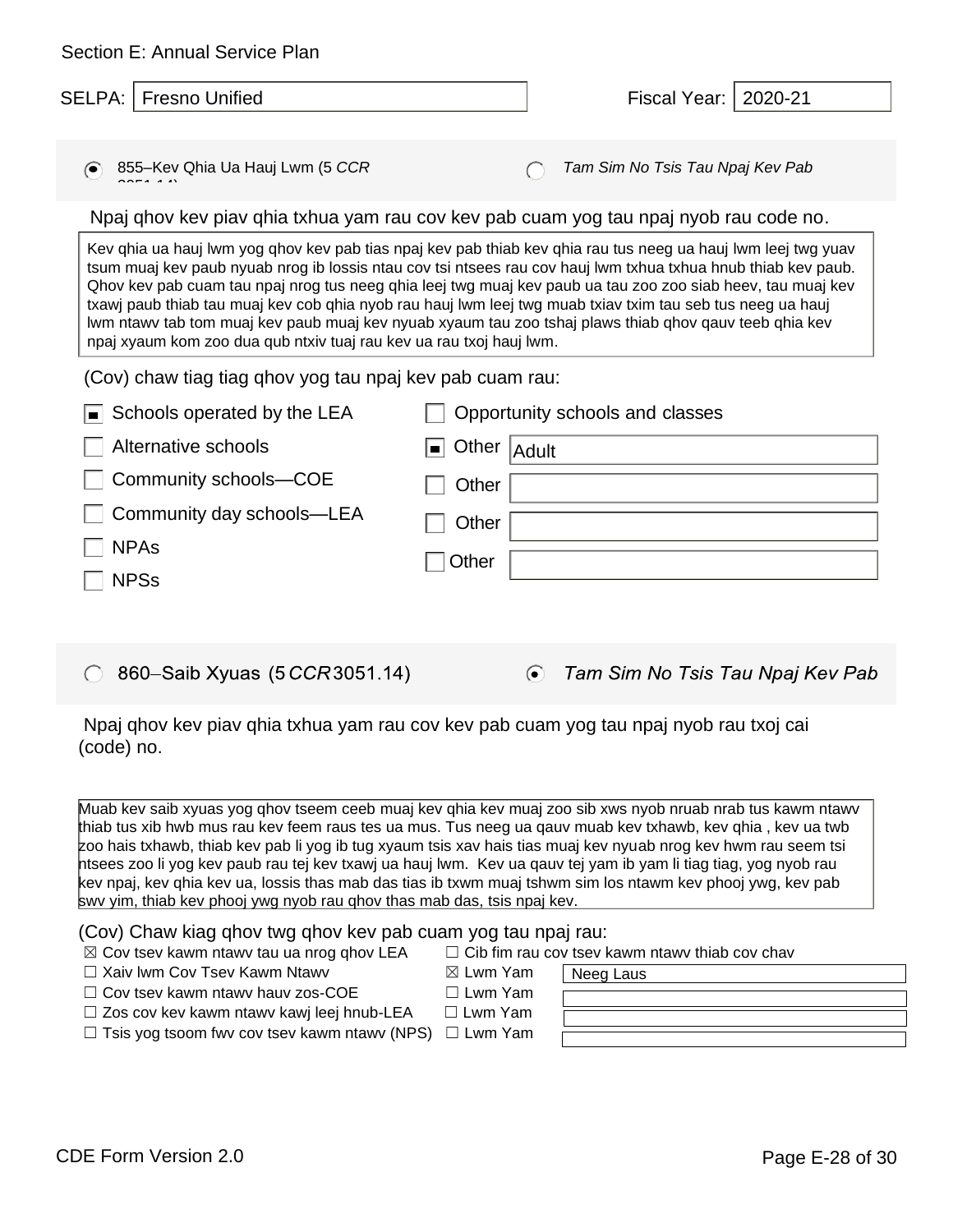| Section E: Annual Service Plan                                                                                                                                                                                                                                                                                                                                                                                                                                                                                                                            |             |           |                                  |
|-----------------------------------------------------------------------------------------------------------------------------------------------------------------------------------------------------------------------------------------------------------------------------------------------------------------------------------------------------------------------------------------------------------------------------------------------------------------------------------------------------------------------------------------------------------|-------------|-----------|----------------------------------|
| SELPA:<br>Fresno Unified                                                                                                                                                                                                                                                                                                                                                                                                                                                                                                                                  |             |           | 2020-21<br>Fiscal Year:          |
|                                                                                                                                                                                                                                                                                                                                                                                                                                                                                                                                                           |             |           |                                  |
| 865-Nkag Mus Rau Koos Haum, Xa Tawm thiab<br>$\odot$<br>Chaw Kawm (30 EC Section 56341.5)                                                                                                                                                                                                                                                                                                                                                                                                                                                                 |             |           | Tam Sim No Tsis Tau Npaj Kev Pab |
| Npaj ghov kev piav ghia txhua yam rau cov kev pab cuam yog tau npaj nyob rau code no.                                                                                                                                                                                                                                                                                                                                                                                                                                                                     |             |           |                                  |
| Kev ceev tswj kev pab thiab case management tias muab kev qhia qhov nkag mus rau IEP<br>(individualized education programs) nyob rau qhov no thiab individualized family service cov kev npaj<br>nyob rau C muaj cov kev npaj rau individualized service plans nyob rau ntau cov kev kawm li Tsoom<br>Fwy thiab Xeev, zoo li yog tsab cai title I of the Rehabilitation Act of 1973 (vocational rehabilitation),<br>title XIX of the Social Security Act (Medicaid), thiab title XVI rau tsaib cai Social Security Act<br>(supplemental security income.) |             |           |                                  |
| (Cov) chaw tiag tiag qhov yog tau npaj kev pab cuam rau:                                                                                                                                                                                                                                                                                                                                                                                                                                                                                                  |             |           |                                  |
| Schools operated by the LEA                                                                                                                                                                                                                                                                                                                                                                                                                                                                                                                               |             |           | Opportunity schools and classes  |
| Alternative schools                                                                                                                                                                                                                                                                                                                                                                                                                                                                                                                                       | Other Adult |           |                                  |
| Community schools-COE                                                                                                                                                                                                                                                                                                                                                                                                                                                                                                                                     | Other       |           |                                  |
| Community day schools-LEA                                                                                                                                                                                                                                                                                                                                                                                                                                                                                                                                 | Other       |           |                                  |
| <b>NPAs</b>                                                                                                                                                                                                                                                                                                                                                                                                                                                                                                                                               | Other       |           |                                  |
| <b>NPSs</b>                                                                                                                                                                                                                                                                                                                                                                                                                                                                                                                                               |             |           |                                  |
|                                                                                                                                                                                                                                                                                                                                                                                                                                                                                                                                                           |             |           |                                  |
| 870–Tawm Mus Ncig Muab Kev Cob Qhia,<br>Muaj Tag Nrho Kev Cob Qhia Mus Kev (5 CCR<br>3051.3)                                                                                                                                                                                                                                                                                                                                                                                                                                                              |             | $\bullet$ | Tam Sim No Tsis Tau Npaj Kev Pab |
|                                                                                                                                                                                                                                                                                                                                                                                                                                                                                                                                                           |             |           |                                  |
| Npaj ghov kev piav ghia txhua yam rau cov kev pab cuam yog tau npaj nyob rau code<br>no.                                                                                                                                                                                                                                                                                                                                                                                                                                                                  |             |           |                                  |
| Cov kev pab cuam kev qhia thiab mus kev tau npaj rau cov menyuam kawm ntawv dig muag los<br>yog qhov muag tsis pom kev zoo nrog cov neeg muaj kev paub tsim nyog rau pab cov<br>menyuam kawm ntawv ntawv kom tau muaj tswv yim qhia rau thiab kev mus los puaj phais<br>hyob nrog lwv cov chaw.                                                                                                                                                                                                                                                           |             |           |                                  |

|  |  |  |  |  | (Cov) Chaw kiag qhov twg qhov kev pab cuam yog tau npaj rau: |
|--|--|--|--|--|--------------------------------------------------------------|
|  |  |  |  |  |                                                              |

- □ Cov tsev kawm ntawv tau ua nrog qhov LEA □ Cib fim rau cov tsev kawm ntawv thiab cov chav
- ☐ Xaiv lwm Cov Tsev Kawm Ntawv ☒ Lwm Yam
- □ Cov tsev kawm ntawv hauv zos-COE  $□$   $□$  Lwm Yam
- □ Zos cov kev kawm ntawv kawj leej hnub-LEA □ Lwm Yam
- □ Tsis yog tsoom fwv cov tsev kawm ntawv (NPS) □ Lwm Yam
- ☐ NPAs
- ☐ NPSs

Chav Kawm Ntawv Tshwj Xeeb/Chaw Qhia

Neeg Laus